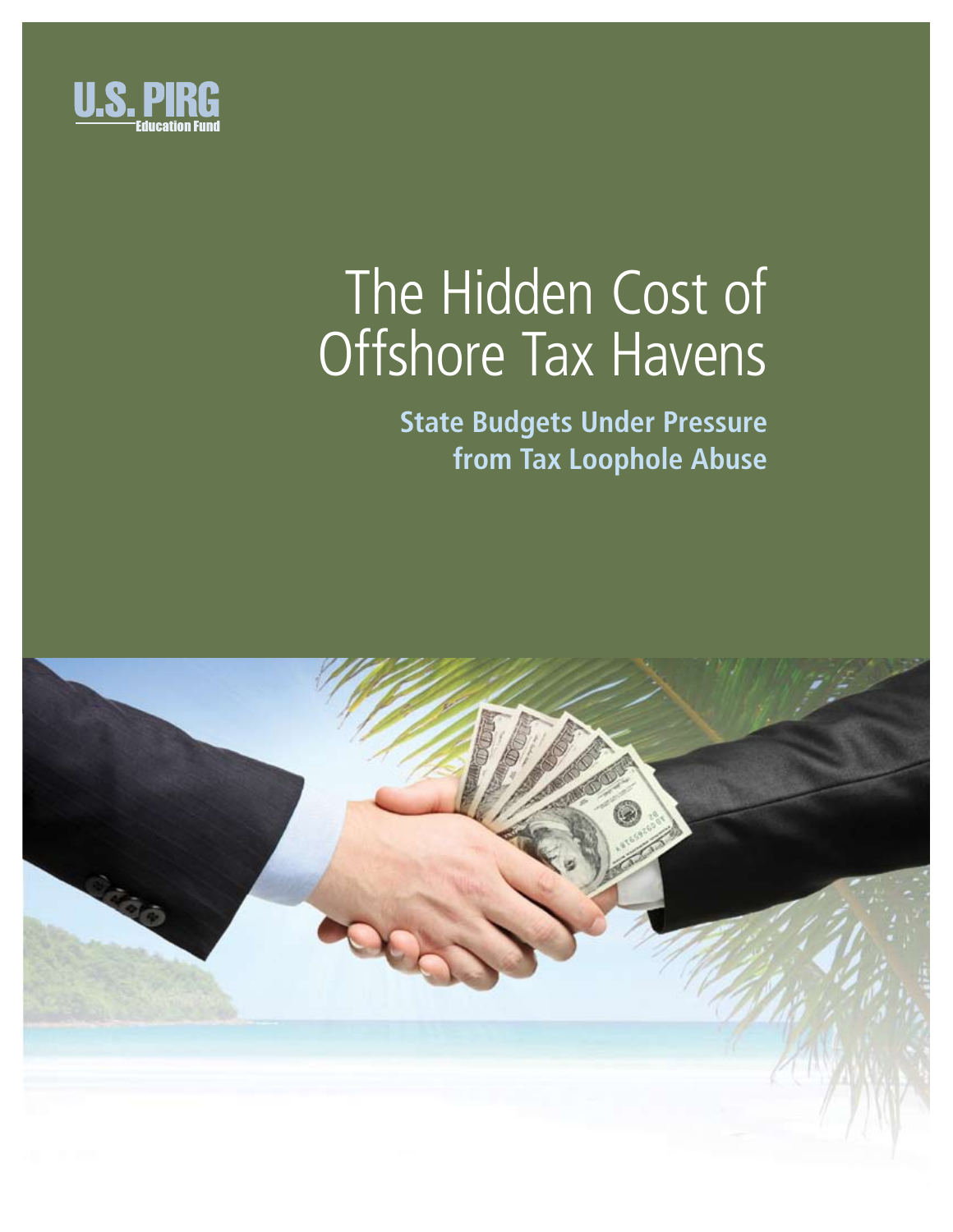# The Hidden Cost of Offshore Tax Havens

State Budgets Under Pressure from Tax Loophole Abuse

U.S. PIRG Education Fund

Jordan Schneider and Elizabeth Ridlington, Frontier Group

> Phineas Baxandall and Dan Smith, U.S. PIRG Education Fund

> > January 2013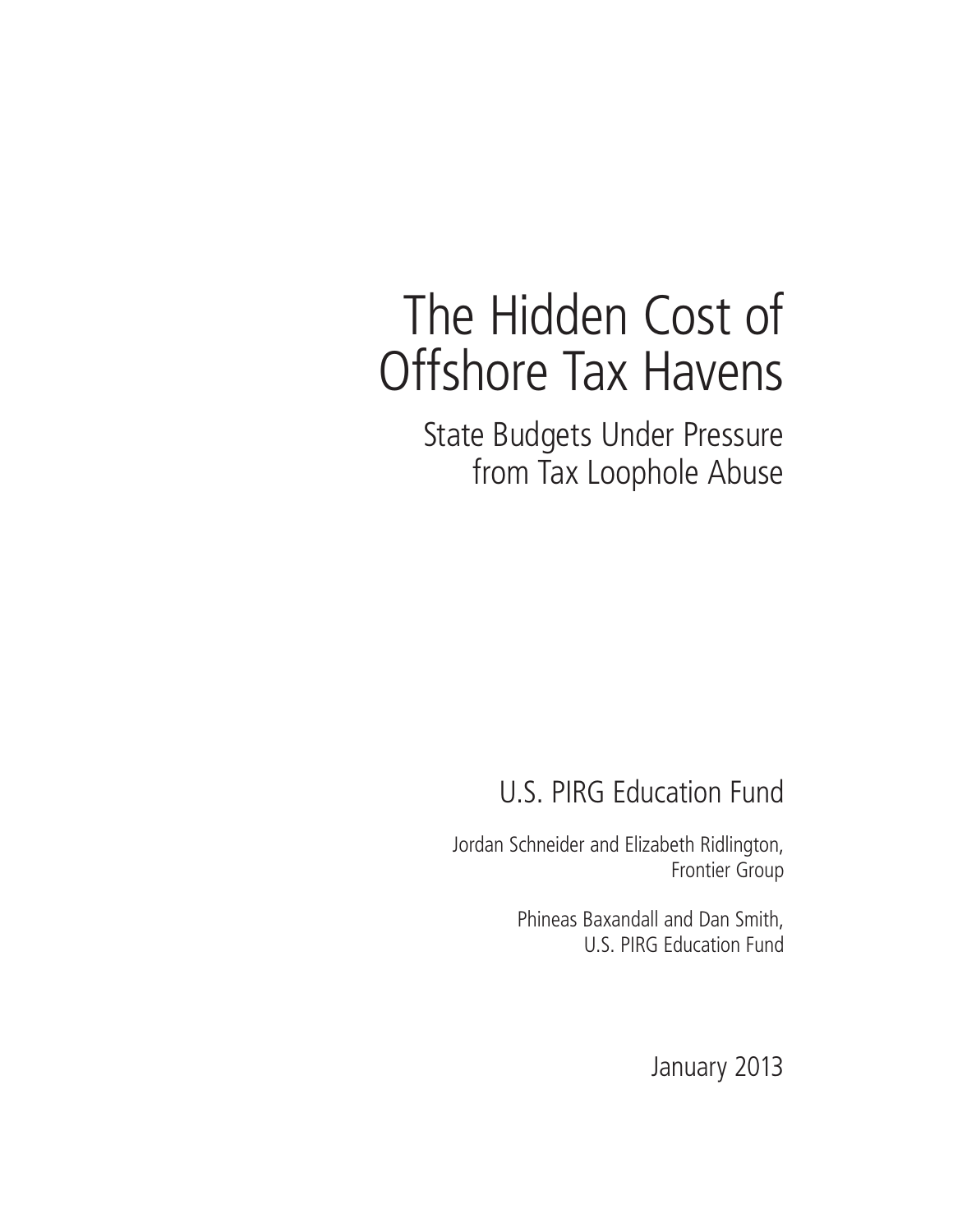# Acknowledgments

The authors wish to thank Matt Gardner, Executive Director at Institute on Taxation and Economic Policy, for his review of this report. The authors would also like to thank Tony Dutzik and Travis Madsen of Frontier Group for editorial assistance.

The authors bear responsibility for any factual errors. The recommendations are those of U.S. PIRG Education Fund. The views expressed in this report are those of the authors and do not necessarily reflect the views of our funders or those who provided review.

 2013, U.S. PIRG Education Fund. Some Rights Reserved. This work is licensed under a Creative Commons Attribution Non-Commercial No Derivatives 3.0 Unported License. To view the terms of this license, visit creativecommons.org/licenses/by-nc-nd/3.0/us.

You are free to display, reproduce, and distribute this work in its entirety for non-commercial purposes, with proper attribution. To attribute this work, please credit U.S. PIRG Education Fund and provide a link to www.uspirgedfund.org.

With public debate around important issues often dominated by special interests pursuing their own narrow agendas, U.S. PIRG Education Fund offers an independent voice that works on behalf of the public interest. U.S. PIRG Education Fund, a 501(c)(3) organization, works to protect consumers and promote good government. We investigate problems, craft solutions, educate the public, and offer Americans meaningful opportunities for civic participation. For more information about U.S. PIRG Education Fund or for additional copies of this report, please visit: www.uspirgedfund.org.

Frontier Group conducts independent research and policy analysis to support a cleaner, healthier and more democratic society. Our mission is to inject accurate information and compelling ideas into public policy debates at the local, state and federal levels. For more information about Frontier Group, please visit www.frontiergroup.org.

Layout & Graphic Design: Harriet Eckstein Graphic Design

Cover image: Handshake and beach scene photos by bigstockphoto.com contributors Ljupco Smokovski and Maria Skaldina. Photo design by To the Point Publications, tothepointpublications.com.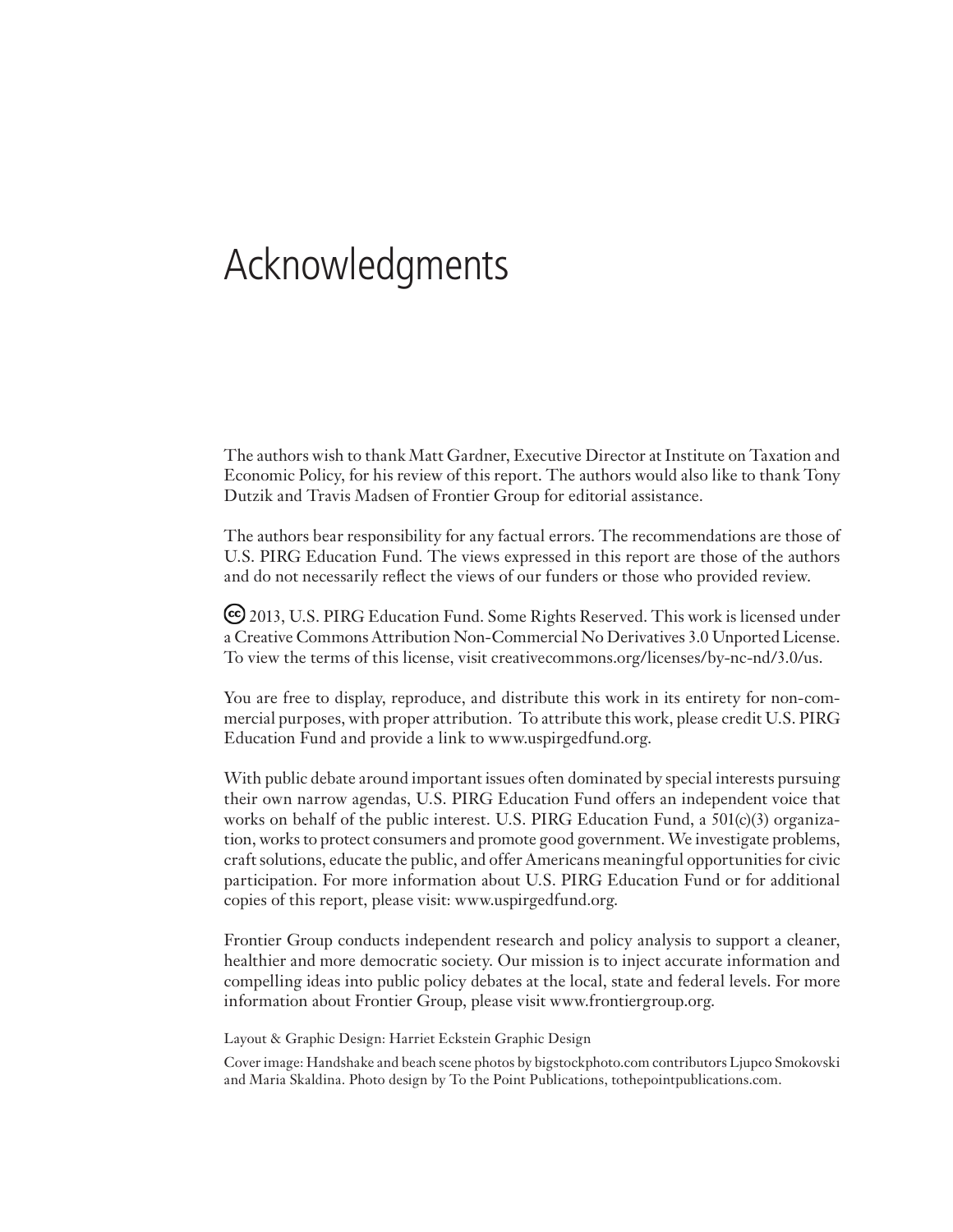# Table of Contents

| Executive Summary                                                                                             | 1           |
|---------------------------------------------------------------------------------------------------------------|-------------|
| Introduction                                                                                                  | 4           |
| How Offshore Tax Havens Work<br>Impacts of Avoided Federal Taxes<br>Recent Federal Action to Limit Tax Havens | 5<br>5<br>6 |
| Offshore Tax Havens Cost States Billions<br>in Avoided Taxes                                                  | 9           |
| How Federal and State Taxes Are Linked<br>State-Level Tax Losses to Tax Havens                                | 9<br>10     |
| States Can Reduce the Fiscal Impact<br>of Offshore Tax Havens                                                 | 11          |
| Methodology                                                                                                   | 16          |
| Appendix A. Tax Haven Use by 83 of the<br>100 Largest Publicly Traded Companies                               | 18          |
| Appendix B. Tax Avoidance by State                                                                            | 19          |
| <b>Notes</b>                                                                                                  | 22          |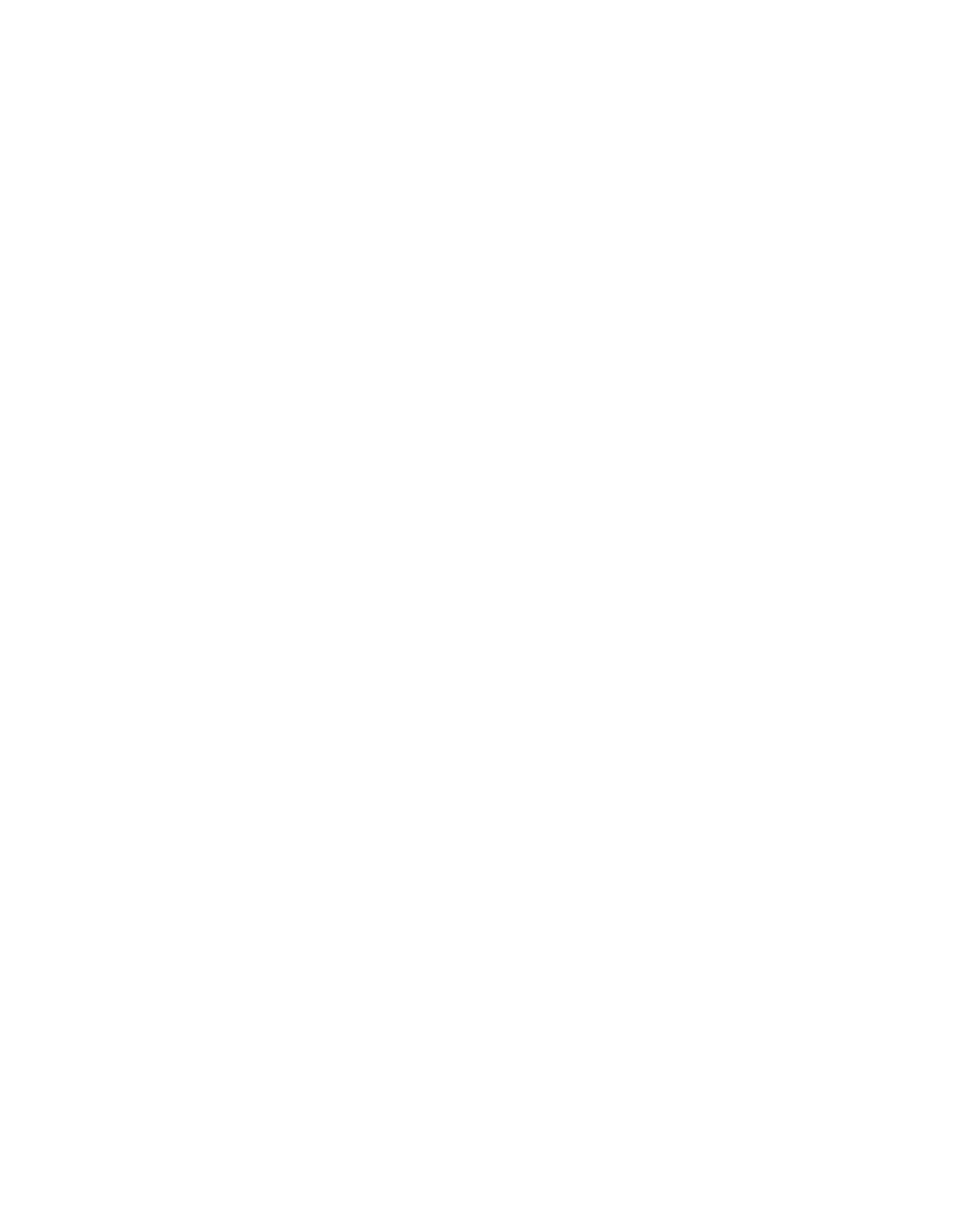### Executive Summary

When U.S. corporations and wealthy<br>to avoid paying taxes to the fed-<br>aral covernment it is an abuse of our tax individuals use offshore tax havens **V** to avoid paying taxes to the federal government, it is an abuse of our tax system. Tax haven abusers benefit from our markets, infrastructure, educated workforce, and security, but they pay next to nothing for these benefits. Ultimately, taxpayers must pick up the tab, either in the form of higher taxes, cuts to public spending priorities, or increased national debt.

Tax havens are countries or jurisdictions with minimal or no taxes. Corporations and individuals shift earnings to financial institutions in these countries to reduce their U.S. income tax liability—costing the federal government \$150 billion in lost revenues each year.

Federal taxpayers are not the only victims of offshore tax havens. Tax havens deprive *state* governments of billions of dollars in badly needed revenues as well. Based how much income is federally reported in each state, and on state tax rates, it is possible to calculate how much each of the state governments lose as a result of offshore tax dodging.

**In 2011, states lost approximately \$39.8 billion in tax revenues from corporations and wealthy individuals who sheltered money in foreign tax havens. Multinational corporations account for more than \$26 billion of the lost tax revenue, and wealthy individuals account for the rest.**

- \$39.8 billion would cover education costs for more than 3.7 million children for one year.
- This sum is also roughly equivalent to total state and local expenditures on firefighters (\$39.7 billion) or on parks and recreation (\$40.6 billion) in FY 2008.
- Table ES-1 lists the top 10 states with the most revenue lost to tax haven abuse.
- • Some of the largest companies in the United States use tax havens, including many that have taken advantage of government bailouts or rely on government contracts. As of 2008, 83 of the 100 largest publically traded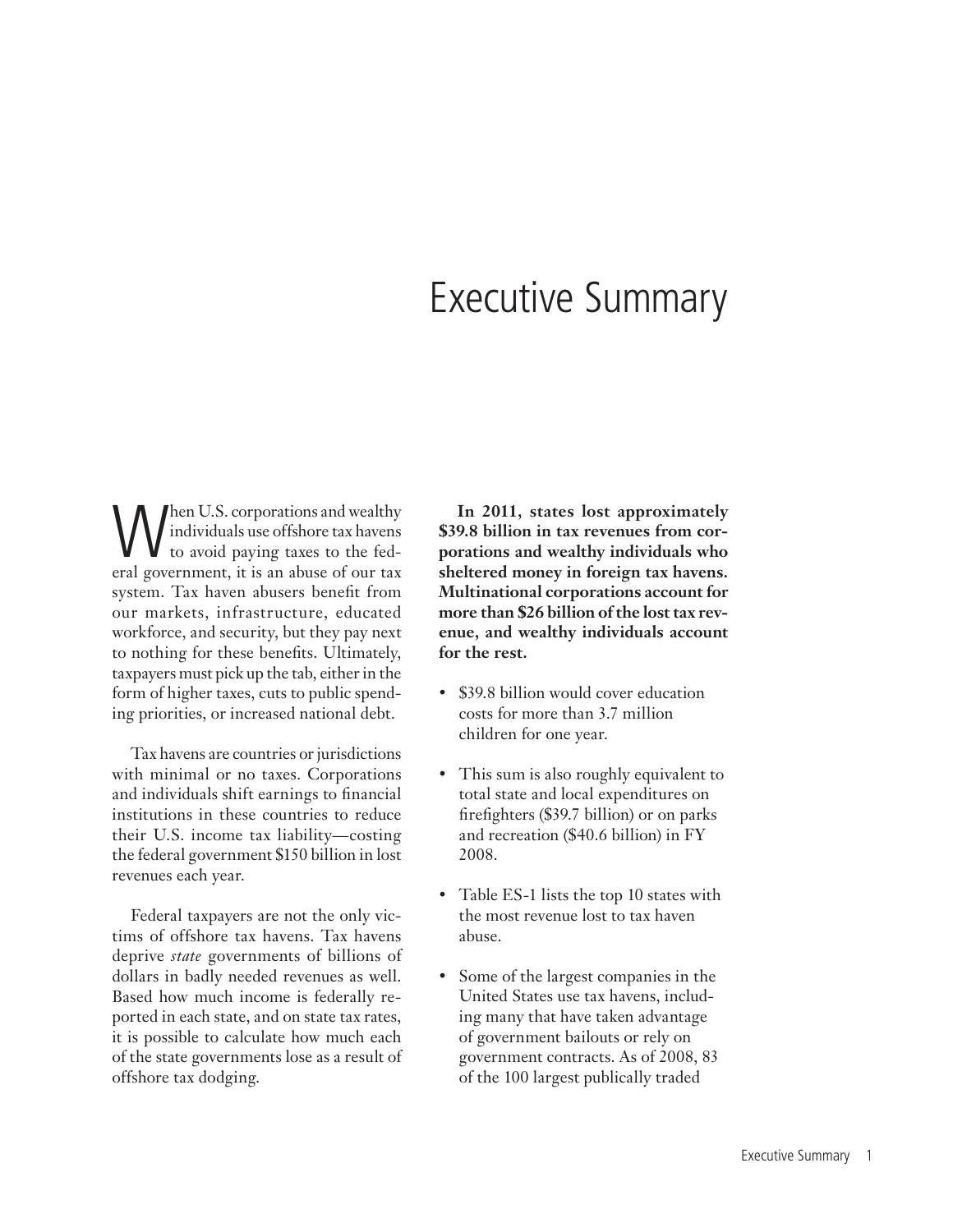corporations in the United States maintained revenues in offshore tax havens, according to the Government Accountability Office.

At the end of 2011, 290 of the top Fortune 500 companies using tax havens collectively held \$1.6 trillion in profits outside the United States—up from \$1.1 trillion in 2009—according to Citizens for Tax Justice.

#### **Table ES-1. Total Annual Income Tax Revenues Lost to Tax Havens (Individual and Corporate Income Taxes Combined)**

| California<br>\$7,147<br>1<br>\$4,275<br>$\mathcal{P}$<br>New York<br>\$2,833<br>3<br>New Jersey<br><b>Illinois</b><br>\$2,545<br>4<br>\$2,105<br>5<br>Pennsylvania<br>\$1,953<br>Minnesota<br>6<br>\$1,688<br>7<br>Massachusetts<br>\$1,049<br>North Carolina<br>8 | (Millions) |
|---------------------------------------------------------------------------------------------------------------------------------------------------------------------------------------------------------------------------------------------------------------------|------------|
|                                                                                                                                                                                                                                                                     |            |
|                                                                                                                                                                                                                                                                     |            |
|                                                                                                                                                                                                                                                                     |            |
|                                                                                                                                                                                                                                                                     |            |
|                                                                                                                                                                                                                                                                     |            |
|                                                                                                                                                                                                                                                                     |            |
|                                                                                                                                                                                                                                                                     |            |
|                                                                                                                                                                                                                                                                     |            |
| \$979<br>9<br>Florida                                                                                                                                                                                                                                               |            |
| \$966<br>10<br>Maryland                                                                                                                                                                                                                                             |            |

Federal policymakers must crack down on tax haven abuse, but with Congress often gridlocked, states should act independently to reduce the impact of offshore tax havens on state budgets.

**States can act immediately to restore fairness to the tax system and minimize the fiscal impact of offshore tax haven abuse through policy changes that will close loopholes and increase their ability to detect and penalize tax avoidance.** For example:

- **1. States can "decouple" their tax system from the federal tax system.**  Because states typically use the same definitions of income as those in the federal tax code, they automatically lose money when tax haven users don't report income to the federal government. Decoupling would help prevent those automatic losses. Rather than allow income that has been shifted out of sight from federal tax authorities to diminish the tax baseline, states can close loopholes that restore this hidden income.
- **2. States can require worldwide combined reporting for multinational corporations.** Combined reporting is the practice of treating the parent and subsidiary companies of a multinational corporation as one corporation for the purpose of calculating taxes. Adding up all profits earned worldwide by a company, and then taxing a share of those combined profits according to the company's level of activity in each country, would eliminate the tax benefits of shifting profits to tax havens such as Bermuda or Ireland.
- **3. States should urge their federal representatives to reject a "territorial" tax system,** which would further erode state revenue. Such a system would allow companies to bring all of the profits they have parked offshore in tax havens back into the United States without paying U.S. taxes.
- **4. States can require increased disclosure of financial information** about corporations' business presence in other countries and how they price their transfers with their own foreign subsidiaries; as well as to explain why large disparities exist between the profits corporations report to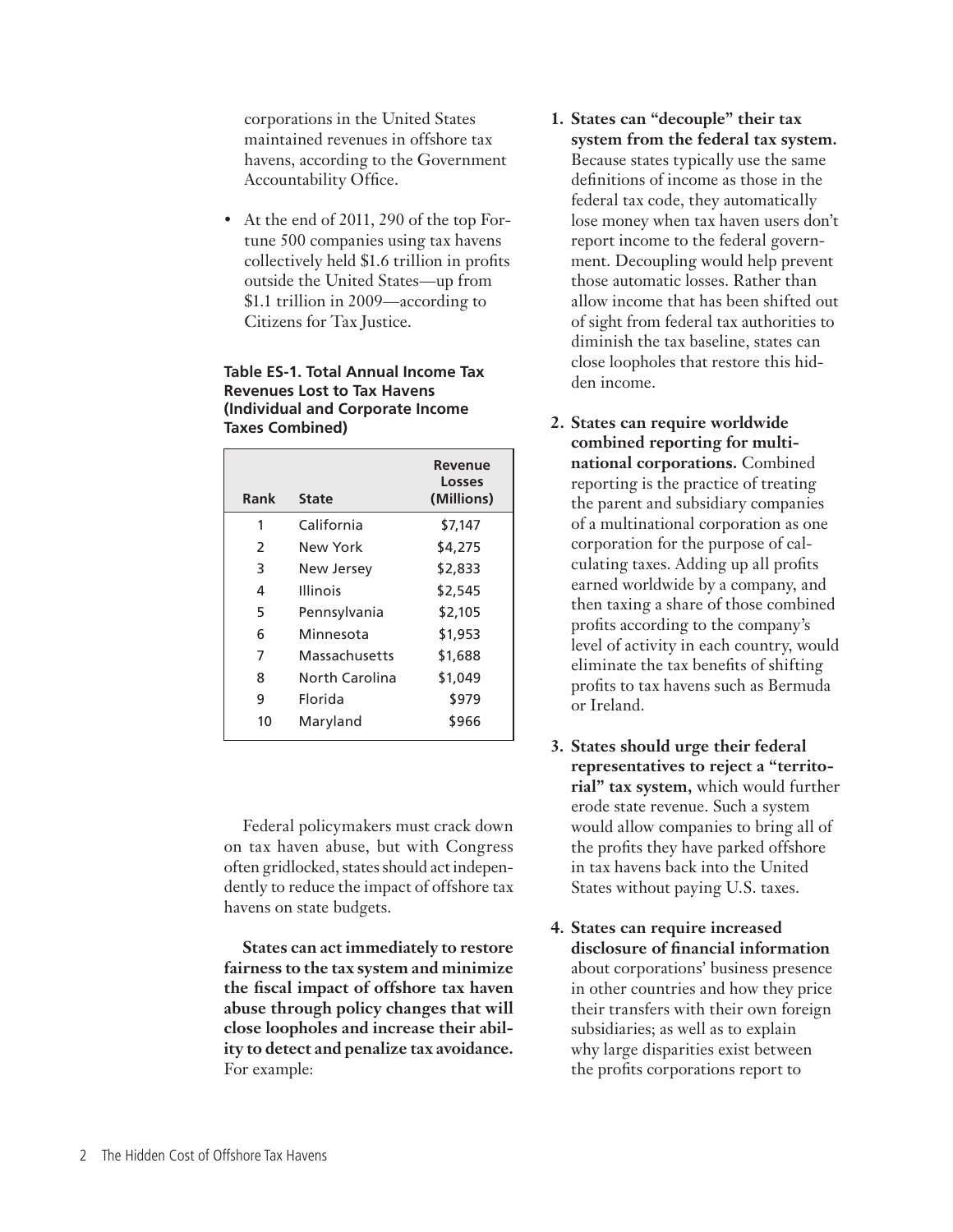shareholders and tax authorities. These measures would provide more information for state authorities to search for red flags, decide when to audit, and crack down on abuse.

**5. States could withhold taxes as part of federal FATCA withholding.** The Foreign Account Tax Compliance

Act (FATCA) prescribes a 30 percent federal withholding tax on companies that transfer funds to foreign financial institutions that do not comply with U.S. disclosure and reporting requirements. States that collect income taxes could withhold state taxes on these funds at the same time.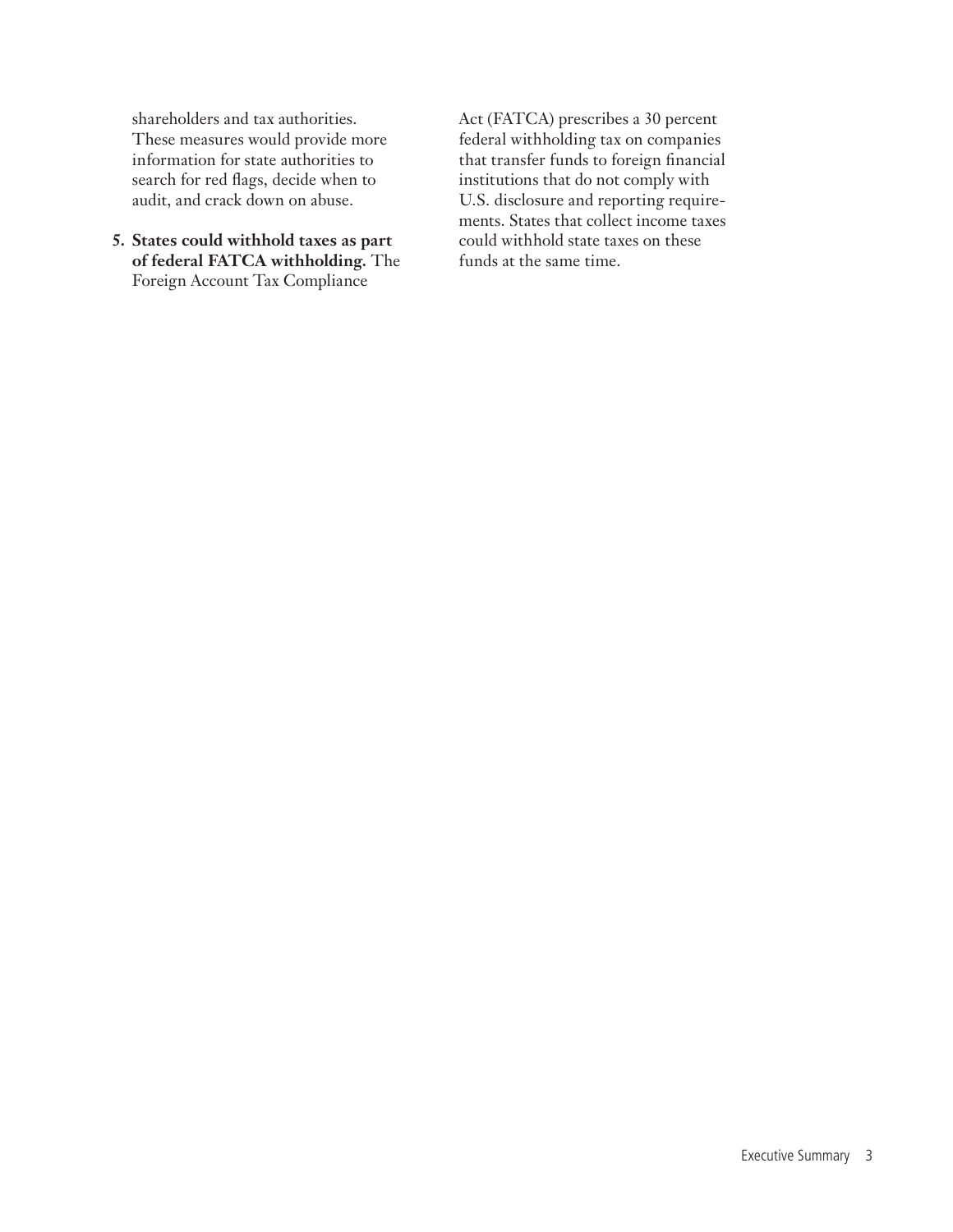## Introduction

The recent economic recession cre-<br>ated severe budget shortfalls for state<br>governments. Consumer spending,<br>income, property values and business he recent economic recession created severe budget shortfalls for state governments. Consumer spending, profits have been depressed, and so have state tax revenues. In the last four years, state policymakers have had to close more than \$540 billion in budget shortfalls by making tough choices about cutting critical public services, such as fire and police, cutting pensions for public employees, firing and furloughing teachers, and even reducing the number of days that children go to school.<sup>1</sup>

The problem is compounded when corporations and wealthy individuals in those states avoid paying their taxes by hiding their taxable income in offshore tax havens. While large multinational corporations such as Apple, ExxonMobil, or Goldman Sachs routinely make national headlines for the billions of dollars in federal taxes they avoid annually by parking profits offshore, the impact of missing federal tax revenues on *state* budgets has received virtually no attention. States automatically lose billions of dollars in revenue each year simply because their tax codes are closely linked

to federal tax codes. When multinational firms shift the reporting of profits offshore on their federal taxes, those profits go unreported for state tax purposes too.

Companies and wealthy individuals that abuse offshore tax havens still benefit from their access to each state's markets, workforce, infrastructure, security, and public services. But they pay little or nothing for those benefits—violating the basic fairness of the tax system and forcing other taxpayers to pick up the tab.

The tax burden created by tax haven abuse that is shouldered by the public is ordinarily invisible. State residents have no way to know if a bridge in their community remains in disrepair because of tax haven abuse. Nor do taxpayers send a separate tax check in the name of General Electric or some other company when they pick up the tab. But the effect is the same.

This report shines a light on those otherwise unseen burdens placed on ordinary taxpayers. It estimates the tax revenues lost to state governments through the use of offshore tax havens by U.S. multinational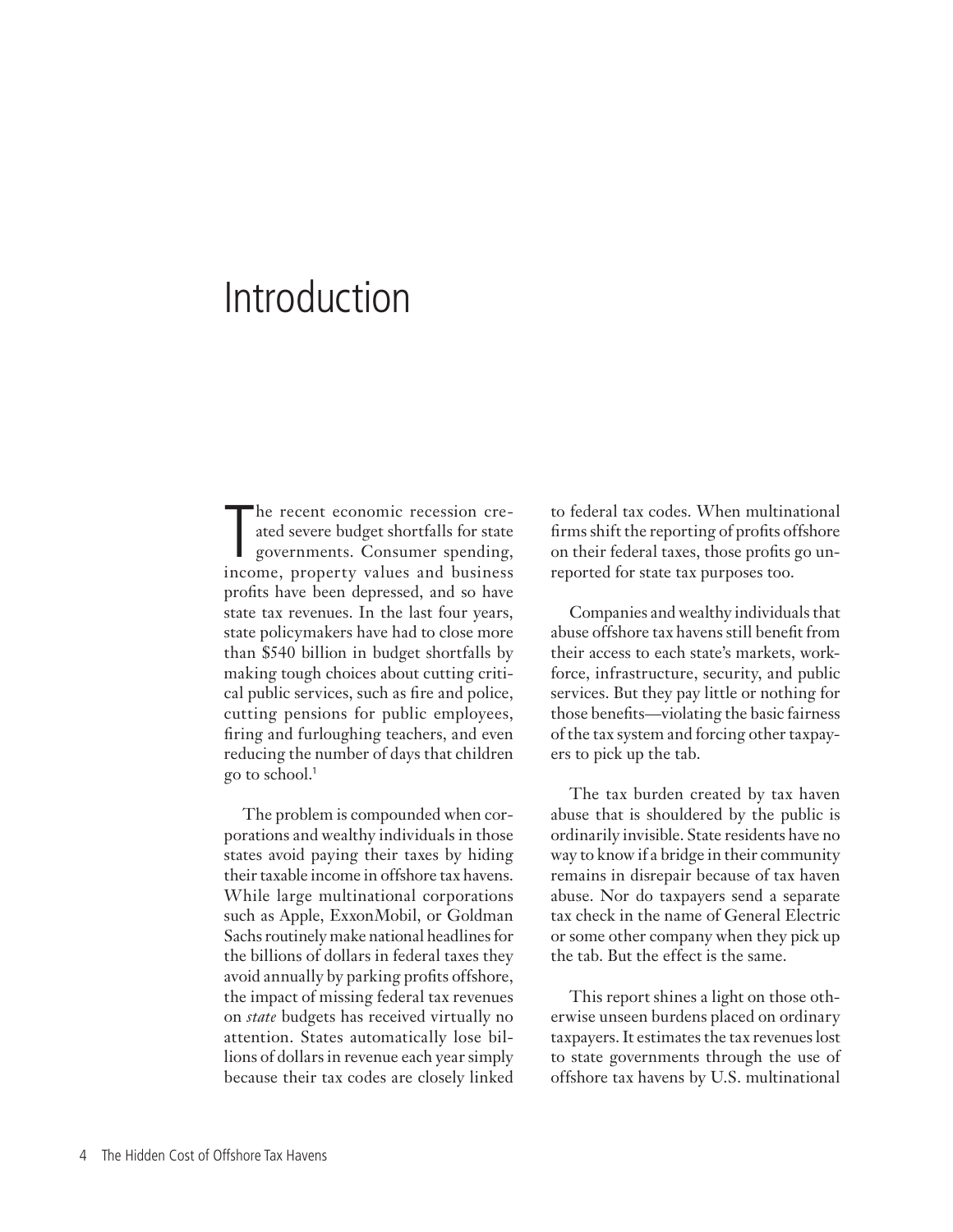corporations and wealthy individuals each year.

Fortunately, states have other options besides simply waiting for a gridlocked

Congress to come to their rescue. State policymakers have numerous tools that they can use to reduce the fiscal impact of offshore tax havens on their budgets.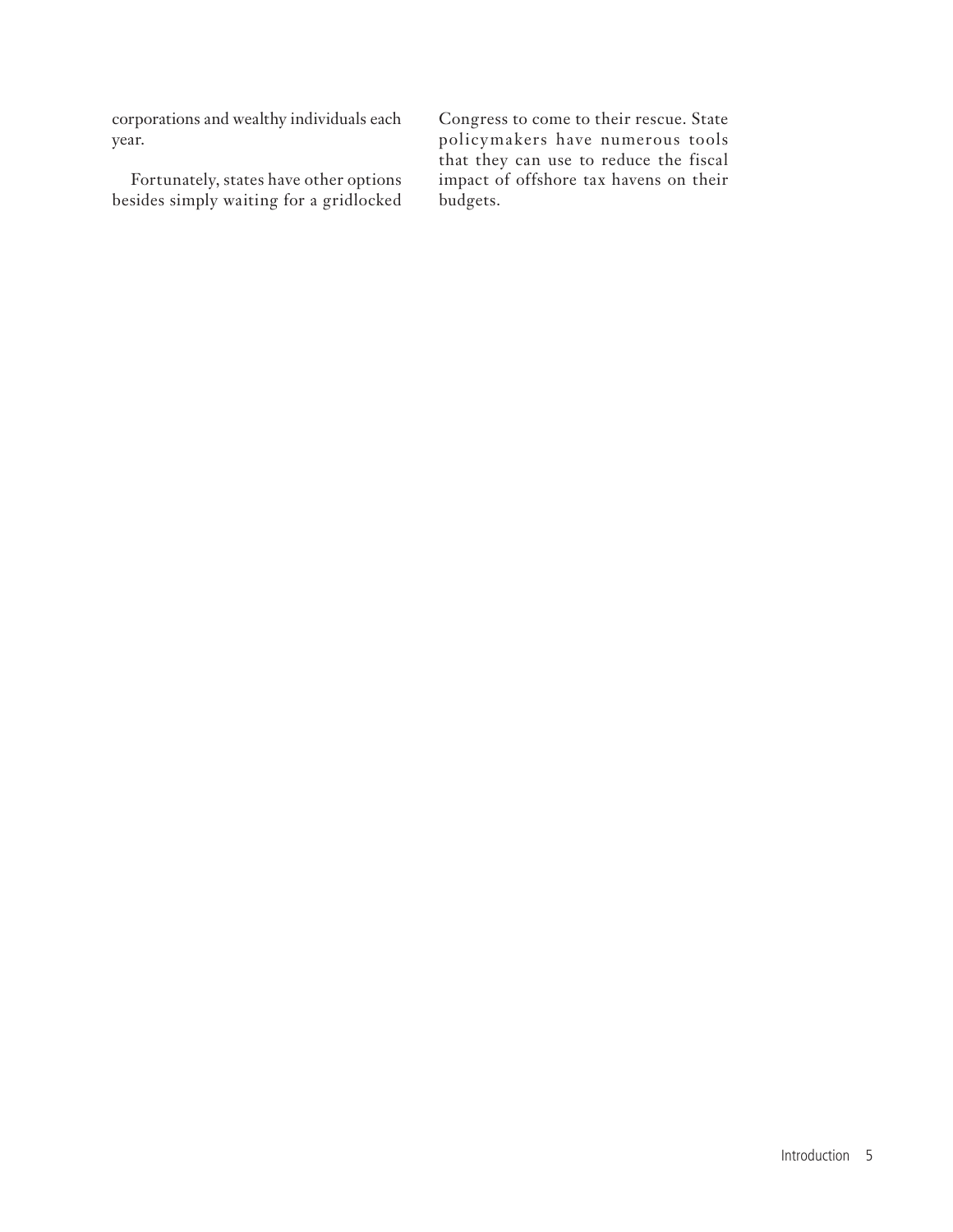## How Offshore Tax Havens Work

The ax havens are countries or jurisdictions<br>with very low or nonexistent taxes, to<br>which U.S.-based multinational firms<br>transfer their earnings to avoid paying ax havens are countries or jurisdictions with very low or nonexistent taxes, to which U.S.-based multinational firms taxes in the United States.<sup>2</sup> Income earned by foreign subsidiaries of U.S.-based companies is not taxed until the money is returned to the United States. If the money is kept overseas, the company pays no taxes on it.<sup>3</sup> Companies have many strategies for moving money offshore, including taking on debt in high-tax countries from a lender in a low-tax country, or transferring patents to subsidiaries located in tax havens and paying royalties to the subsidiary to use them in the United States.

Wealthy individuals also use tax havens to avoid paying taxes by setting up offshore shell corporations or trusts. Income earned in the United States can be paid to these offshore entities, thereby avoiding U.S. taxes. These entities also can make investments in the United States without paying taxes because they are considered non-residents.<sup>4</sup>

Many tax haven countries are small nations, such as Bermuda, the Cayman

Islands, Belize and Switzerland.<sup>5</sup> Financial secrecy laws in these nations thwart international rules by limiting disclosure about financial transactions made within their jurisdictions.

### Impacts of Avoided Federal Taxes

Abuse of tax havens by multinational companies and wealthy individuals represents a major loophole in the American tax system. The federal government loses approximately \$150 billion in federal tax revenues every year due to corporations and wealthy individuals sending their money to offshore tax havens.<sup>6</sup> The federal government currently shoulders this burden by cutting public services or adding to the national debt.

These companies and individuals benefit from the taxes paid by other corporations and citizens. The profits they shelter overseas are generally earned from America's largest-in-the-world consumer market;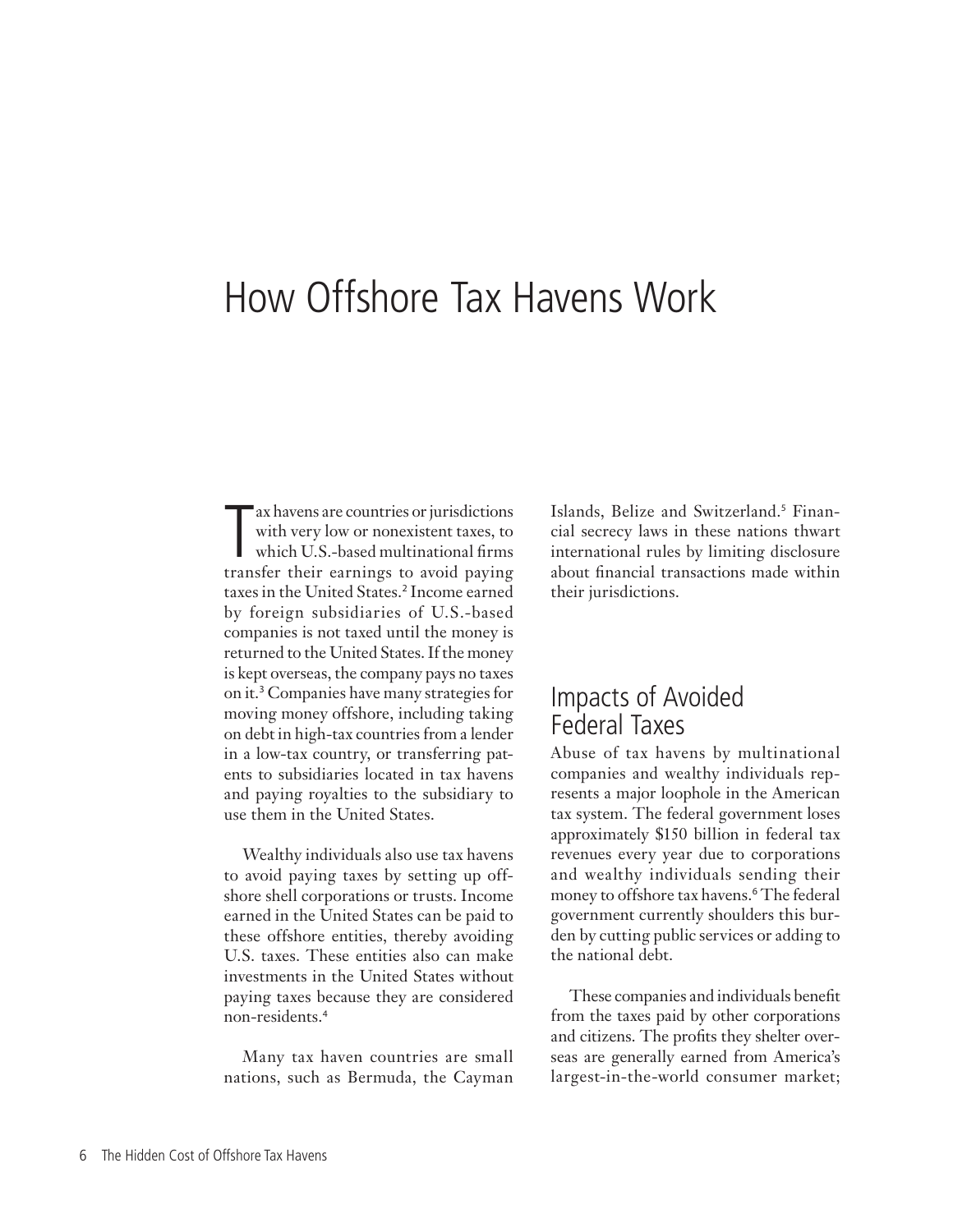### The Delaware Loophole

Delaware's extremely lax corporate tax laws, including those governing the incorpo-ration of new companies, have made Delaware shell companies a standard tool for multinational tax dodging. At last count, more than 945,000 corporate entities were legal residents of the state—more than the state's actual population of 898,000.<sup>8</sup>

Businesses operating in other states can transfer their profits to holding companies in Delaware to reduce their tax liability in their own states. This "Delaware loophole," has helped U.S. corporations reduce their state taxes by an estimated \$9.5 billion in the last 10 years, according to the *New York Times*. 9 U.S. corporations can both register their U.S. subsidiaries in Delaware to avoid taxes in other states and make use of offshore tax havens to dodge federal taxes.

The same tax laws that attract U.S. businesses seeking to reduce their tax liability also attract criminal activity and illegal tax evasion. In Delaware, criminals can set up virtually anonymous shell corporations with no connections to a U.S. bank account and without disclosing their identity.<sup>10</sup> Criminals have used anonymous Delaware shell corporations as a tool for illegal activities, including arms dealing and drug trafficking, Medicare and mortgage fraud, embezzling and money laundering, giving and receiving bribes, and circumventing international sanctions.<sup>11</sup>

produced by America's well-educated workforce, which was trained in our extensive public school system; sustained by our road and rail systems that help transport goods to market; and protected by America's strong private property rights as enforced by America's court and probate system. Despite their deep dependence on American economic and social infrastructure, the companies and individuals who use offshore tax havens shirk their duty to pay for it.<sup>7</sup>

### Recent Federal Action to Limit Tax Havens

Markets work best when companies prosper based on their productivity and ability to innovate, rather than their access to sophisticated tax lawyers and ability to employ complex tax-avoidance schemes. Closing loopholes that allow corporations to avoid paying their share of taxes would therefore improve market competition as well as increase federal revenues and improve the fairness of the tax system.

The president and Congress have recently taken some steps to eliminate offshore tax haven abuse, but much more still needs to be done.

The Foreign Account Tax Compliance Act (FATCA), adopted in March 2010, added new reporting requirements and penalties to discourage individuals, companies and banks from hiding money in offshore tax havens.<sup>12</sup> The law will impose a 30 percent withholding tax on U.S. source payments to foreign financial institutions that fail to meet disclosure requirements on their American clients' accounts.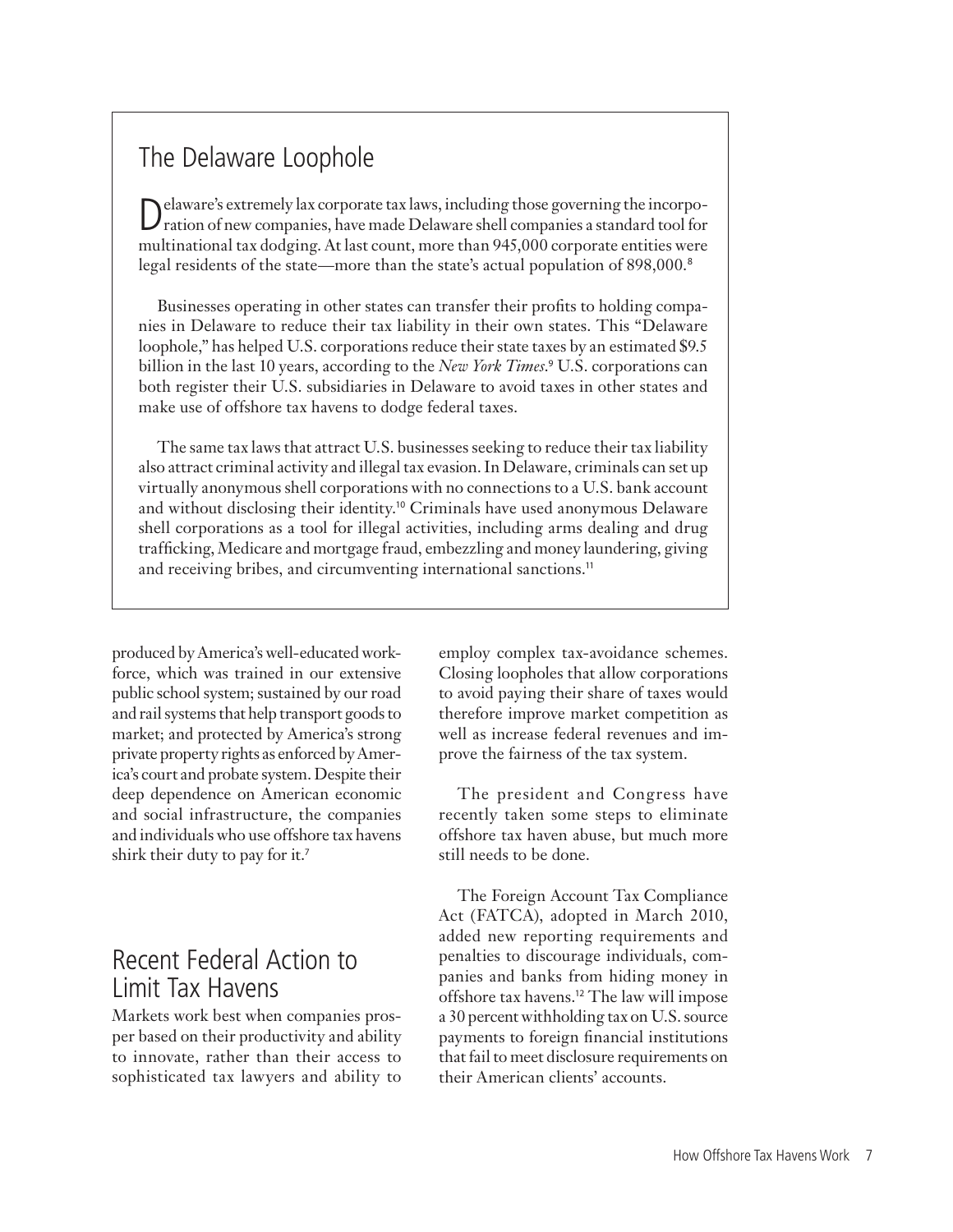While much of the law has not yet been implemented, progress has been made. In February 2012, the United States forged reciprocal agreements with France, Britain, Spain, Germany and Italy to provide for the automatic exchange of information about the foreign bank accounts of U.S. citizens.<sup>13</sup> In November, the Treasury Department announced it is now working with more than 50 jurisdictions to enable the exchange of tax information.<sup>14</sup> Despite the progress, FATCA's impact has been limited because financial institutions have been drawing out the stakeholder consultation process. These maneuvers have pushed back its effective date into 2014.<sup>15</sup>

Other legislation also adopted in March 2010 should facilitate IRS enforcement of the Economic Substance Doctrine by incorporating that doctrine into the IRS

code. The Economic Substance Doctrine ensures that transactions have an economic purpose beyond manipulating tax exposure. The law places the burden of proof on taxpayers rather than regulators to demonstrate that a tax strategy is legal. It is projected to produce revenues of \$4.5 billion over a decade.<sup>16</sup>

Finally, in September 2011, Congress passed legislation to ban tax strategy patents, which allowed tax lawyers to patent a myriad of tax avoidance strategies, including setting up shell companies in offshore tax havens.17 While this ban does not necessarily reduce tax shelter abuse, it at least reduces its profitability to the lawyers that facilitate it, and thus removes an incentive for companies to pioneer new ways to rip off the public.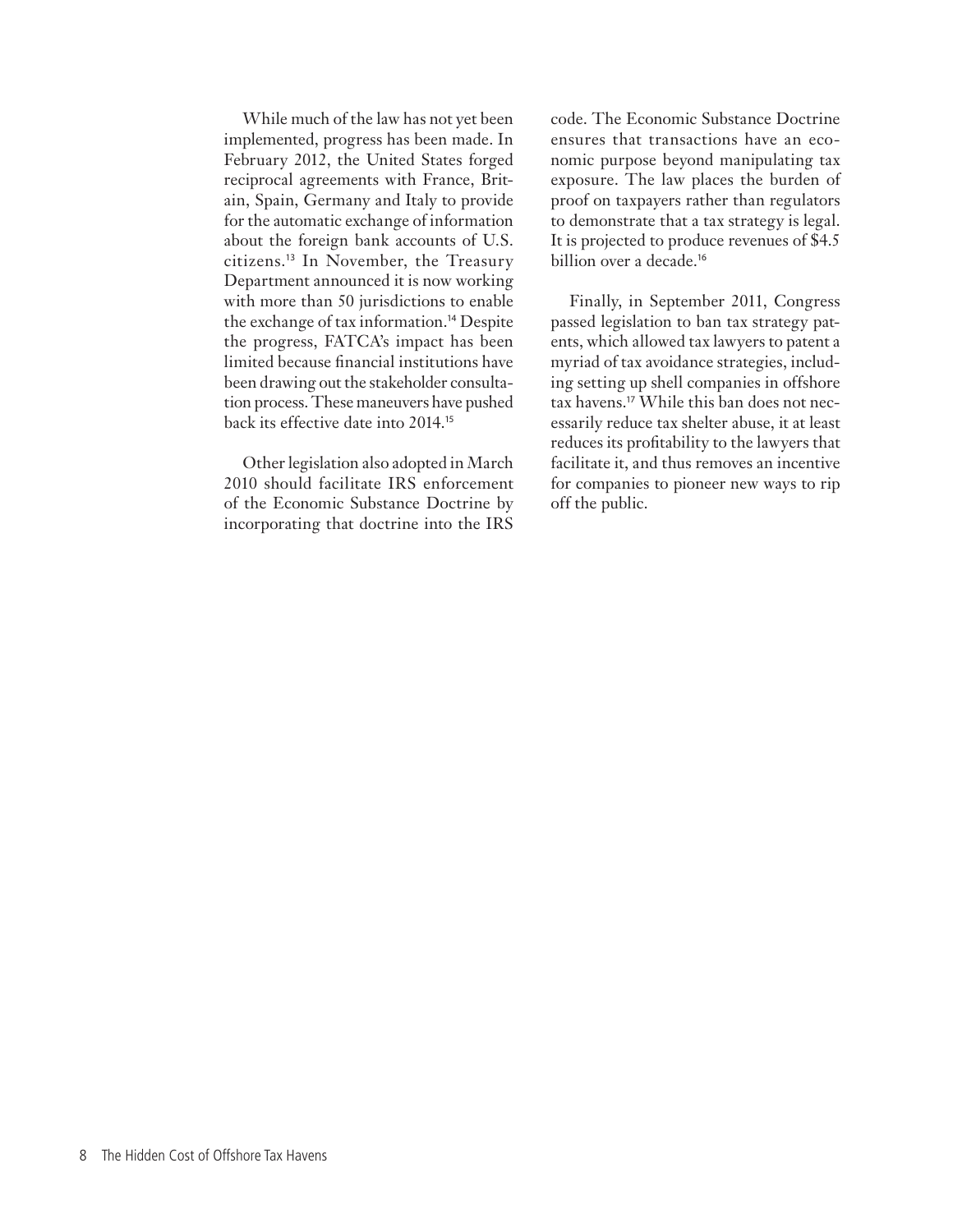## Offshore Tax Havens Cost States Billions in Avoided Taxes

When companies and individuals use<br>offshore tax havens to avoid paying<br>their share of federal taxes, they offshore tax havens to avoid paying Their share of federal taxes, they also reduce how much they pay in state taxes. This adds up to billions of dollars of revenue each year that state governments do not receive and cannot use to repair roads, improve schools, or maintain parks.

Based how much income is federally reported in each state, and on state tax rates, it is possible to calculate how much each of the state governments lose as a result of offshore tax dodging. **Altogether, tax havens cost state governments nearly \$39.8 billion in lost revenues in 2011.**<sup>18</sup> **Of that total, corporations were responsible for \$26 billion in lost revenues to tax havens, while wealthy individuals were responsible for the rest.**<sup>19</sup>

### How Federal and State Taxes Are Linked

State and federal tax burdens are closely linked. State tax burdens are typically calculated using the same (or similar) definitions of income as those used in the calculation of federal taxes. This is done for the sake of simplicity and to reduce the cost of enforcement and compliance. The result, however, is that income that corporations and wealthy individuals avoid reporting for federal tax purposes is also left unreported for state tax purposes—depriving state governments of billions of dollars in revenue.

There are numerous tactics companies can use to manipulate their definition of "taxable income" to lower their federal tax burden, which translates to a lower state tax burden as well. For example, U.S. companies can take advantage of a loophole in the federal tax code that allows them to defer U.S. taxes on "passive" income. Passive income includes royalties, dividends, rents, and interest, and companies are required to pay annual U.S. taxes on this income even if it stays offshore. However, companies avoid this by creating transactions between foreign subsidiaries that transform this "passive" income into "active" income, or income resulting from actually doing business,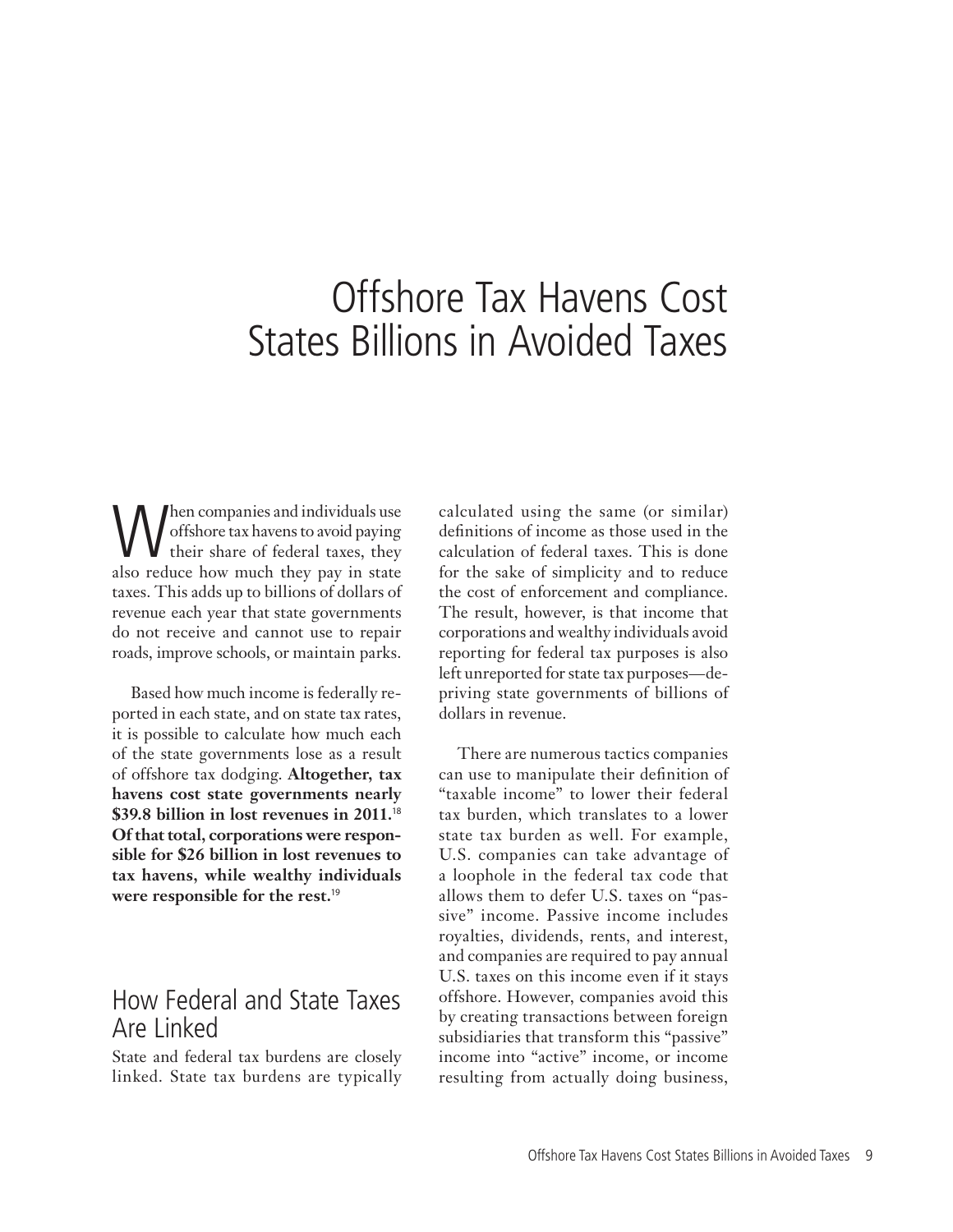which is not taxable by the U.S. government until it is brought onshore.<sup>20</sup>

For example, in order to reduce its passive income tax liability, Google can transfer ownership of patents to a Bermuda subsidiary; then, an Irish subsidiary pays royalties to the Bermuda subsidiary for the right to use the patents. Normally, this royalty payment would be considered passive income and subject to U.S. taxation. However, the tax loophole states that if the payment is related to the "active" business of the Irish subsidiary, the company can defer paying taxes. Google used this tactic to move \$5.4 billion in royalties to its Bermuda tax haven in 2008, completely removing those royalties from its U.S. "taxable income" and keeping them out of the reach of states, as well.<sup>21</sup>

### State-Level Tax Losses to Tax Havens

Through the use of offshore tax havens, U.S. corporations and wealthy individuals are reducing their overall state tax liability. Altogether, tax havens cost state governments nearly \$39.8 billion in lost revenues in 2011.<sup>22</sup> Of that total, corporations were responsible for \$26 billion in lost revenues to tax havens, while wealthy individuals were responsible for the rest.<sup>23</sup> Table 1 and Appendix B break down the lost revenues by state.

To put this figure into perspective, this amount could pay for the education of about 3.7 million school-age children for one year.24 This sum is also roughly equivalent to total state and local expenditures on firefighters (\$39.7 billion) or on parks and recreation (\$40.6 billion) in FY 2008.<sup>25</sup>

Well-known companies engage in tax avoidance through the use of offshore tax havens, including the majority of America's largest publicly held corporations. According to the Government Accountability Office, 83 of the 100 largest publicly traded U.S. corporations maintained revenues in offshore tax haven countries as of 2008.<sup>26</sup> (See Appendix A.) After 2008, despite the financial crisis, large corporations increased the amount of profits stored overseas. At the end of 2011, 290 of the top Fortune 500 companies using tax havens held a collective \$1.6 trillion in profits outside the United States—up from \$1.1 trillion in 2009—according to Citizens for Tax Justice.<sup>27</sup>

| <b>State</b>    | <b>Individuals</b> | <b>Corporations</b> | <b>Total</b> |
|-----------------|--------------------|---------------------|--------------|
| California      | \$2,936            | \$4,211             | \$7,147      |
| New York        | \$1,840            | \$2,435             | \$4,275      |
| New Jersey      | \$1,058            | \$1,776             | \$2,833      |
| <b>Illinois</b> | \$607              | \$1,939             | \$2,545      |
| Pennsylvania    | \$324              | \$1,780             | \$2,105      |
| Minnesota       | \$629              | \$1,324             | \$1,953      |
| Massachusetts   | \$439              | \$1,248             | \$1,688      |
| North Carolina  | \$426              | \$623               | \$1,049      |
| Florida         | $NA*$              | \$979               | \$979        |
| Maryland        | \$277              | \$690               | \$966        |
|                 |                    |                     |              |

**Table 1. Total Annual Individual and Corporate Income Tax Revenues Lost to Tax Havens (Millions)** 

\* "NA" (not applicable) indicates that states do not collect taxes on this type of income.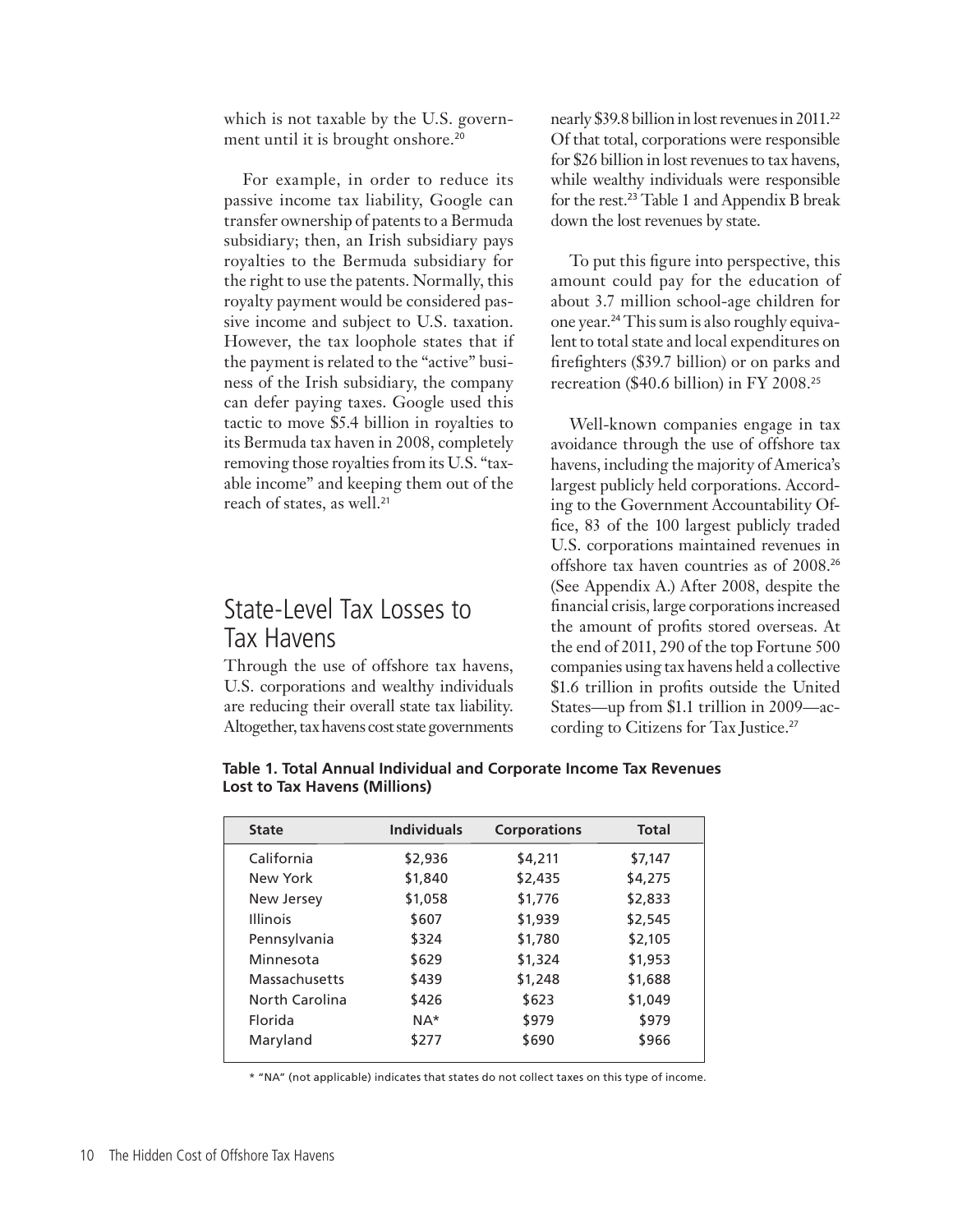# States Can Reduce the Fiscal Impact of Offshore Tax Havens

S tates can minimize the fiscal impact<br>
Sof offshore tax haven abuse through<br>
policy changes that close loopholes<br>
and increase their shility to detect and of offshore tax haven abuse through policy changes that close loopholes and increase their ability to detect and penalize tax avoidance. For example:

#### **States can "decouple" their tax system from the federal tax system.**

States can avoid losing billions of dollars in revenues due to unreported federal taxes by "decoupling" their tax systems from the federal tax system. States use a two-step process to determine how corporations should be taxed: first, they determine net profits; then, they use state-specific formulas to determine the share of those profits that should be subject to taxation in that state. States can "decouple" their definition of income from the federal code to avoid lost revenues when corporations and individuals don't report income for federal tax purposes.

For example, 22 states and the District of Columbia have decoupled from a federal tax break known as the Qualified Production Activities Income (QPAI) deduction.<sup>28</sup> This tax break was meant to help American manufacturers by allowing them to deduct up to 9 percent of income earned for "domestic production" activities. However, the legislation that enacted the QPAI deduction is loose in its definition of "production" activity, allowing corporations such as Starbucks and Walt Disney Company to use the QPAI deduction to avoid paying \$48 million and \$370 million in taxes, respectively, over five years.<sup>29</sup> The 25 states that have not decoupled from the QPAI measure stood to lose more than \$505 million in 2011 alone, according to the Center on Budget and Policy Priorities.<sup>30</sup>

Likewise, more than 30 states have decoupled from "bonus depreciation" measures passed by Congress in 2002, 2003, 2004, 2008, 2009 and 2010, which allow companies to immediately deduct up to 100 percent of the cost of investments in machinery and equipment, according to the Institute on Taxation and Economic Policy.<sup>31</sup> As of 2011, 22 states had decoupled from this measure by requiring companies to add these deductions back into their taxable income.<sup>32</sup>

States can minimize losses to offshore tax havens by decoupling from the federal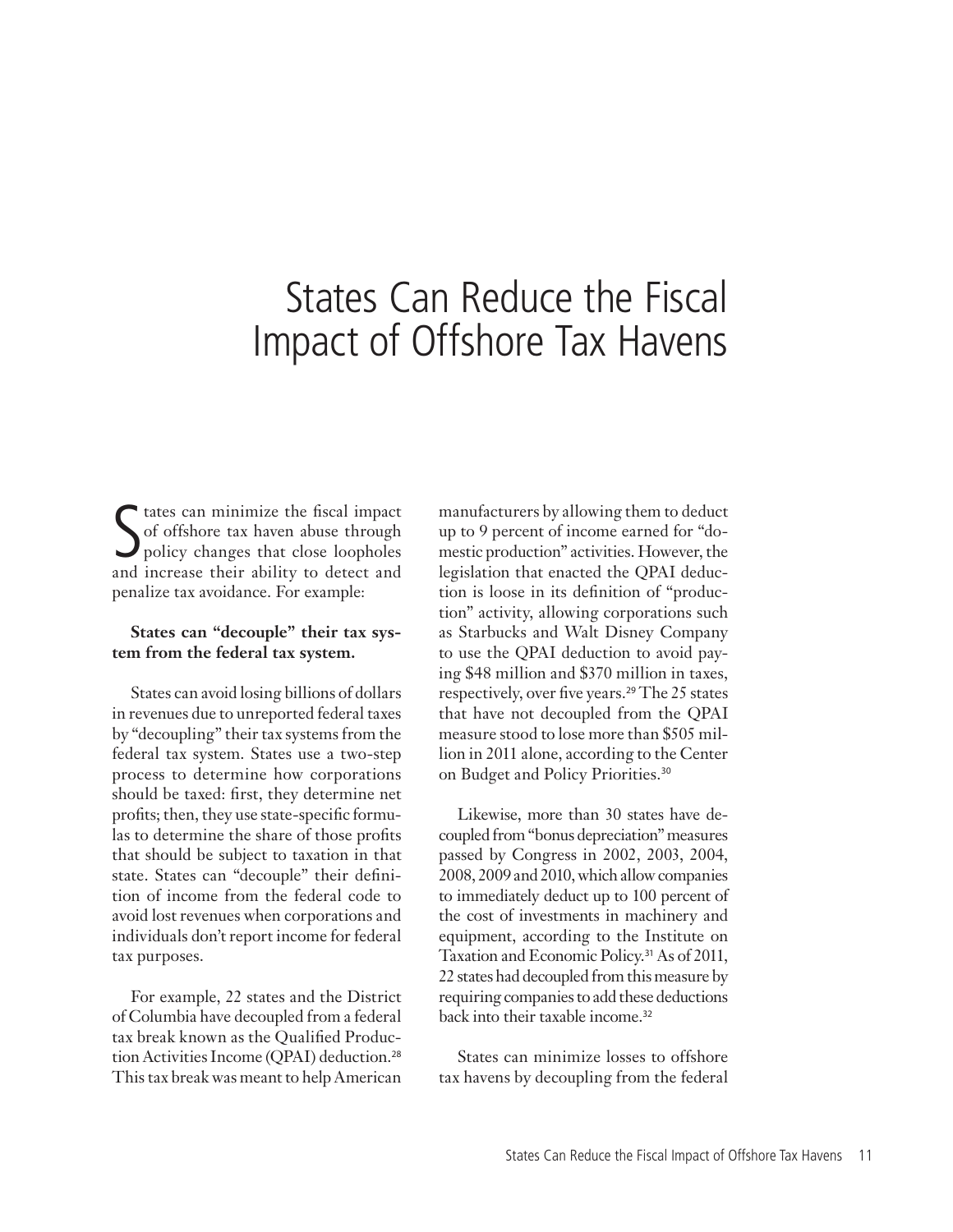determination of income. Two specific examples of federal loopholes from which states could decouple are the "active financing exemption" and the "credit default swap loophole."

The active financing exception is an exception to the general rule in the tax code that companies must pay taxes on "passive" income—such as dividends, interest, or royalties—as it is earned. Instead of paying taxes right away, companies can use this loophole to defer tax payments on passive income earned overseas until the money is brought back into the United States. The U.S. Congress Joint Committee on Taxation estimates that this recently extended loophole will cost \$11.2 billion in lost federal revenue over the next two years.<sup>33</sup> States could decouple from this federal exemption to recoup lost revenue.

Credit default swaps are complex financial instruments that many argue were at the center of the 2008 financial crisis. A loophole in the tax code allows companies to send swap payments offshore as "foreign" income even though the payment originated in the United States. States should also decouple from this loophole and treat swap payments that originate in the United States as taxable U.S. income.

The limitation of decoupling is that local tax authorities traditionally couple their taxes for simplicity, which also makes tracking compliance and enforcement easier. The Multistate Tax Commission (MTC), an intergovernmental state tax agency charged with determining state and local tax liability for multistate taxpayers; settling apportionment disputes; and promoting uniformity in state tax systems, could play a role in elevating best practices for greater decoupling.

**States can require global combined reporting for multistate corporations.**

Combined reporting is the practice of treating the parent and subsidiary companies of a multi-state corporation as one corporation for state tax purposes. The 23 states that currently require combined reporting have eliminated many of the tax benefits of shifting profits to tax haven states such as Delaware or Nevada by adding up all profits earned nationwide by a company, and then taxing a share of those combined profits according to the company's level of activity in that state.<sup>34</sup>

States can extend combined reporting to offshore subsidiaries, as well. This "worldwide" approach would require companies to report on profits earned by subsidiaries overseas as well as their domestic profits. Adding up all profits earned worldwide by a company, and then taxing a share of those combined profits according to the company's level of activity in each country, would eliminate the tax benefits of shifting profits to tax havens such as Bermuda or Ireland. It would also prevent companies from arbitrarily apportioning profits to jurisdictions where they won't be taxed.

Tax authorities would have the larger picture for a group of worldwide affiliates, and companies could not so easily portray contradictory stories to each country about where their business activities take place.

#### **States should urge the federal government to reject a territorial tax system.**

A territorial tax system would allow companies that temporarily shift profits to tax haven countries to freely bring those profits back to the United States without paying U.S. tax. Current loopholes already allow some corporations using tax havens to indefinitely defer much of their taxes on income earned abroad. A territorial tax system would exempt these earnings from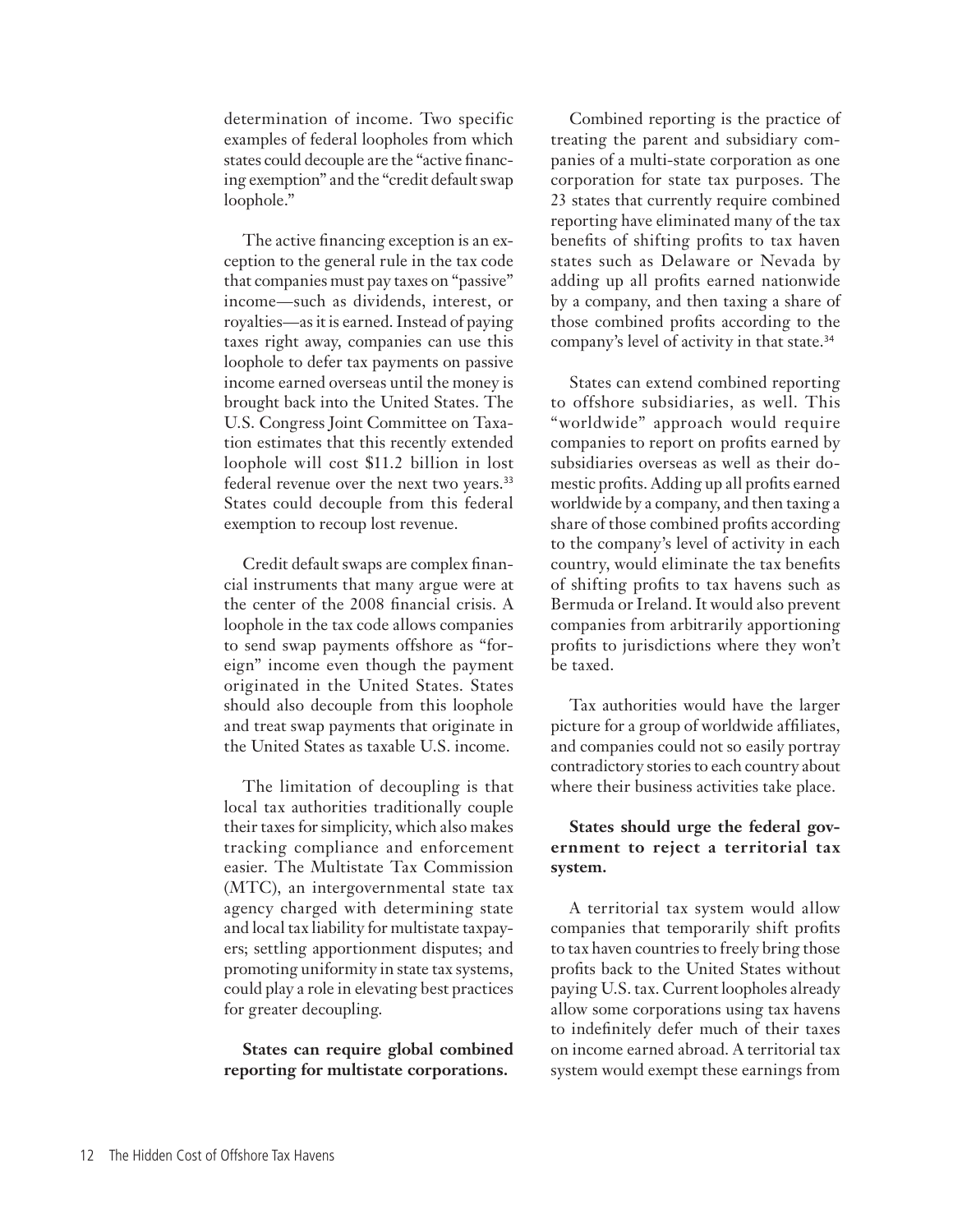taxation altogether, creating a permanent "tax holiday."

Such a move would increase existing incentives for corporations to disguise profits as "foreign" to unfairly avoid paying U.S. taxes—while also encouraging companies to move jobs and factories out of the country. State leaders should press their colleagues in the federal government to reject such a system.

#### **States can require increased disclosure of financial information.**

State tax authorities could require companies to disclose more information about their business presence in other countries and how they price their transfers with foreign subsidiaries; and to explain why large disparities exist between the profits they report to shareholders and to tax authorities. This would provide more information for state authorities to search for red flags, decide when to audit, and crack down on abuse.

For example, states could share financial information about companies and individuals suspected of tax avoidance. Current IRS rules prohibit states from exchanging information about taxes. However, these rules could be relaxed when certain suspicious tax activities occur, which would help states gather information to decide which companies and individuals to more closely scrutinize. Two such potential "red flags" could include:

o When the profits that companies report to shareholders exceed profits reported to the federal government by 10 percent. When this happens, current federal law requires these companies to file supplementary tax information. States should be able to share tax information when there are large discrepancies between reported earnings.

o When companies or individuals trigger FATCA withholding (see below) by transferring funds to overseas financial institutions that don't comply with U.S. disclosure laws. States should know when companies or individuals within their borders are suspected of tax avoidance through offshore tax havens.

States should also require all companies incorporated within their borders to disclose information about the true owners of the company, allowing law enforcement and local tax authorities to more effectively track fraudulent activity and protect the public, and avoiding the many problems associated with criminals using anonymous shell companies.

#### **States could withhold taxes as part of federal FATCA withholding.**

The Foreign Account Tax Compliance Act (FATCA) prescribes a 30 percent federal withholding tax on funds that corporations or individuals transfer to foreign financial institutions that fail to comply with U.S. disclosure and information sharing requirements.

Since states also lose tax revenue when multistate companies siphon off income to offshore tax havens, states could also impose a withholding tax on this income. States could withhold taxes on transactions according to the percentage of the company's share of income earned in that state.

### Conclusion

States are not merely onlookers to the federal failure to address problems with offshore tax havens. Each state suffers an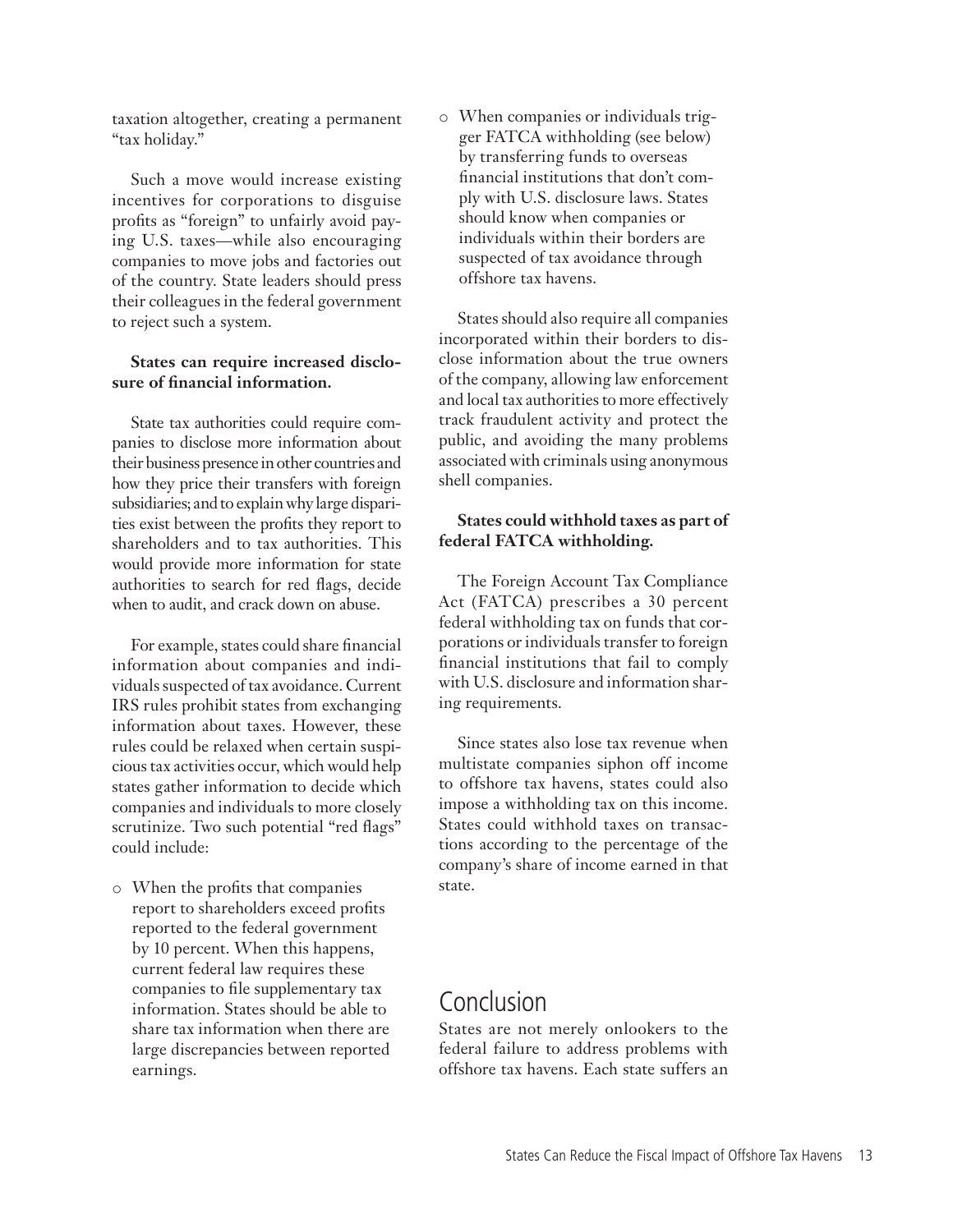unjustified and painful loss of revenue, typically in the range of hundreds of millions if not billions of dollars annually. States can exercise their own leadership and make independent fixes to their own tax systems and require more comprehensive disclosure of suspicious tax avoidance. Working with

the federal government, they can also urge greater information sharing, withhold state taxes on shady transactions that also trigger federal withholding, and insist against instituting a "territorial" tax system that would open the door to even greater offshore tax dodging.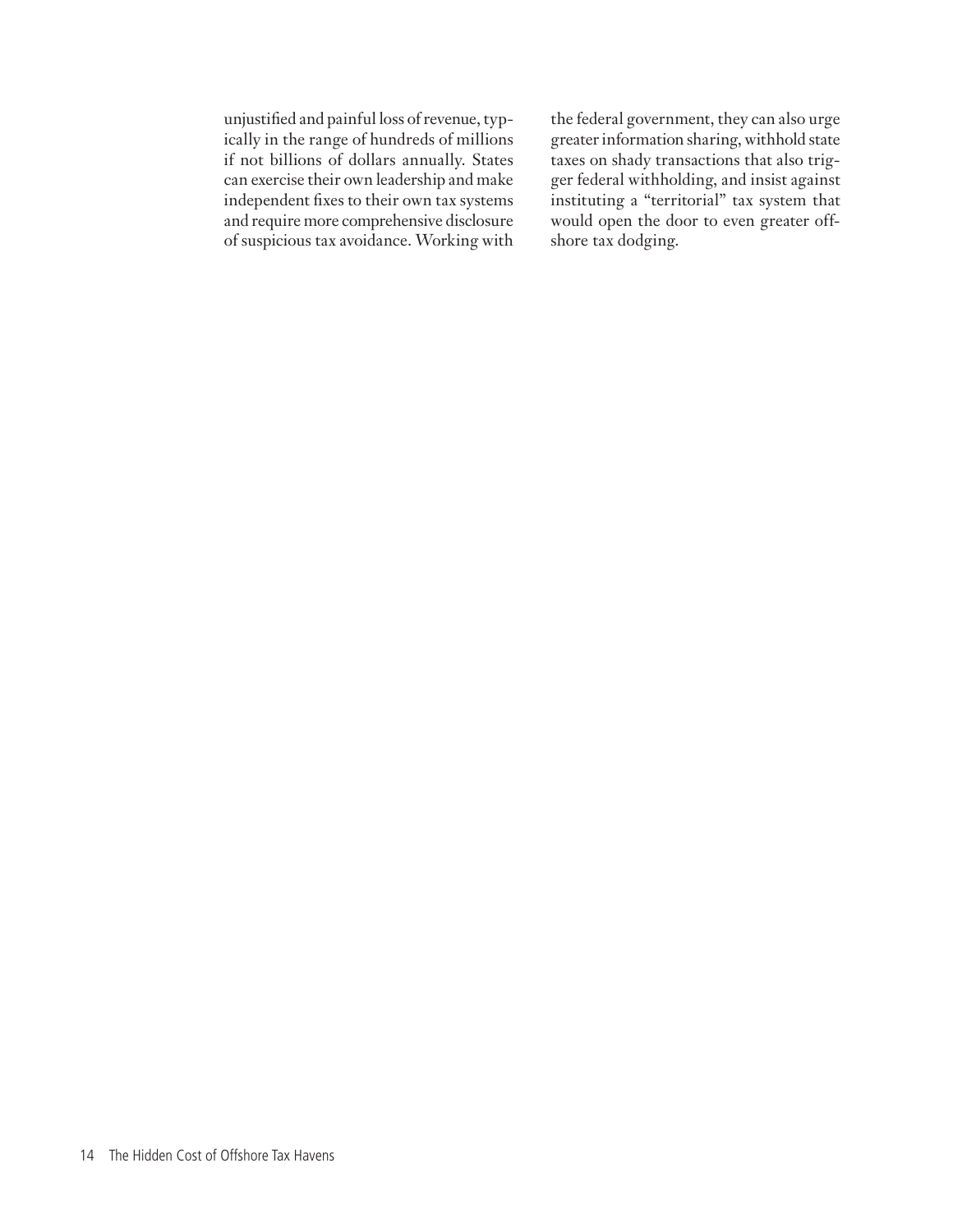# **Methodology**

To estimate the amount of revenue<br>forgone by state governments due<br>to offshore tax havens, we needed to<br>know the following: forgone by state governments due to offshore tax havens, we needed to know the following:

- 1. How much federal income tax in each state is avoided by offshore tax havens,
- 2. How much federal income tax is avoided for business versus individual filers,
- 3. How much income individuals and corporations using tax havens earn based on their tax filings, and
- 4. How much state tax would have been generated on that income if it hadn't been shifted offshore.

#### **1. How much federal income tax in each state is avoided through offshore tax havens?**

We followed the methodology used by Phineas Baxandall, Abigail Caplovitz Field and Dan Smith of U.S. PIRG in *Picking* 

*Up the Tab* (April 2012), in attributing the federal income tax avoided through tax havens to each state. To apportion these lost revenues to the states, we obtained IRS data for total income tax revenues from each state. We then subtracted the total refunds, with interest, for each state to obtain net income tax revenues by state. We divided that number by the national net income tax revenue (national revenue minus national refunds with interest). The resulting percentage was the amount of net revenue attributable to each state, and we multiplied \$150 billion by those percentages to apportion the \$150 billion.<sup>35</sup>

#### **2. How much of the money in offshore tax havens is from businesses versus individual filers?**

The Senate Committee on Joint Investigations estimates that 60 percent of money in offshore tax havens belongs to businesses and 40 percent belongs to individual or household filers. We assumed that the number holds constant for each state, and split the state-level figures obtained in step 1 accordingly.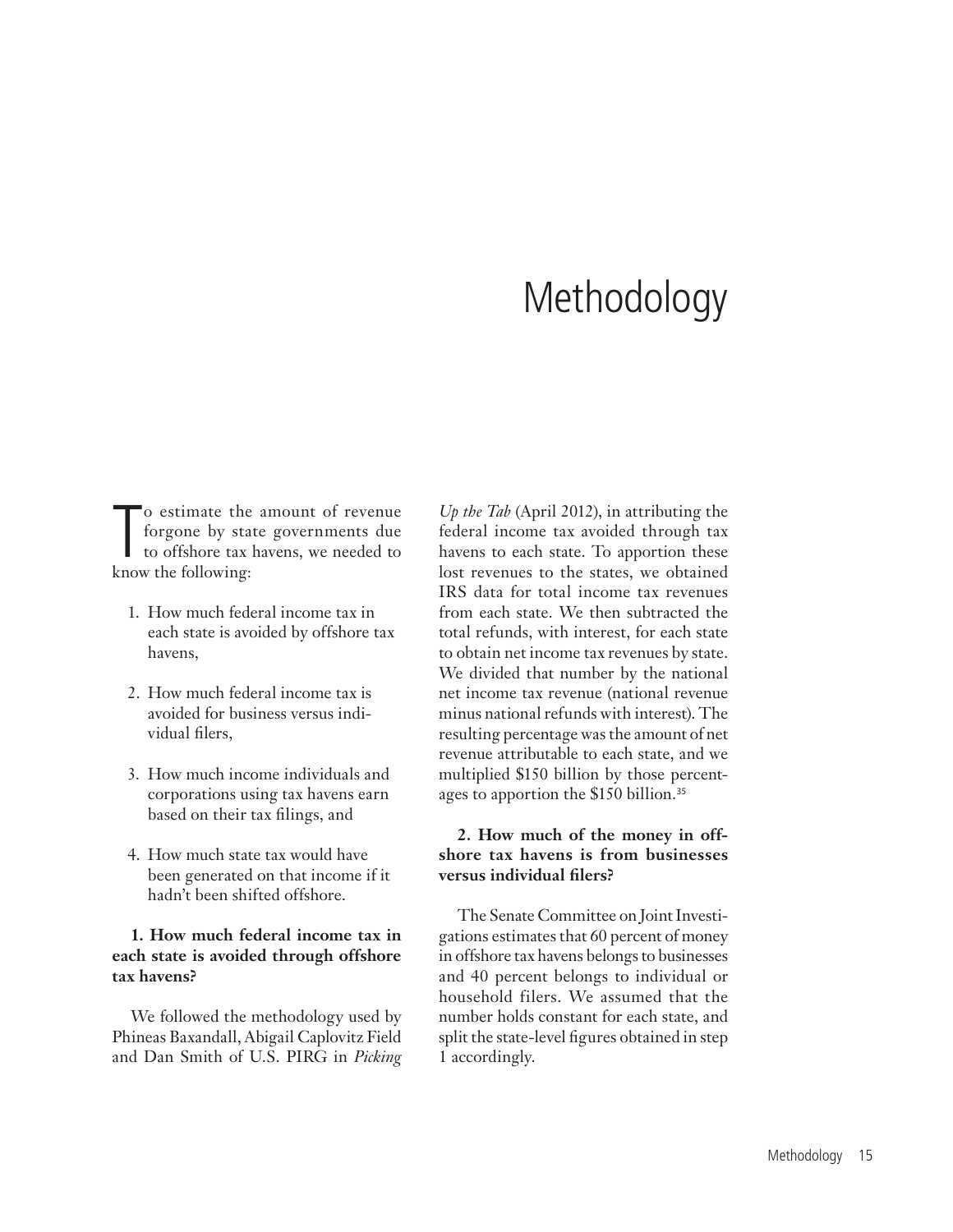#### **3. How much income is not subjected to taxation due to the use of tax havens?**

To estimate the amount of taxable income that corresponds to this avoided tax, we multiplied the corporate and individual avoided taxes by the effective federal tax rates for each category. For corporations, we performed a further adjustment to incorporate the fact that businesses typically can deduct their state taxes from their federal taxable income. For individuals, we adjusted our state taxable income estimate to account for deduction of federal income tax from state taxable income in some states that allow it.

For businesses, we assumed that the effective federal corporate tax rate is 24.2 percent (versus a statutory rate of 39.2 percent), per Thomas L. Hungerford, Congressional Research Service, *An Analysis of the "Buffett Rule,"* 28 March 2012.

We then multiplied each state's statutory corporate tax rate (per Federation of Tax Administrators, *Range of State Corporate Income Taxes*, February 2012) by our estimate of federal taxable income, and added the resulting figure to the federal taxable income figure. The result is that, in states with state corporate tax, state taxable income is higher than federal taxable income.

For individuals, we assumed that tax avoidance strategies are used by the wealthiest individuals in society and therefore we chose to use the effective federal tax rate for the wealthiest 0.01 percent of filers. Those taxpayers paid a 24.77 percent effective income tax rate (total tax divided by total income) in 2006, per Thomas L. Hungerford, Congressional Research Service, *Changes in the Distribution of Income Among Tax Filers Between 1996 and 2006: The Role of Labor Income, Capital Income, and Tax Policy*, 29 December 2011. For

Alabama, Iowa and Louisiana, three states that allow individual taxpayers to deduct their federal taxes from their taxable state income, we subtracted taxes that would be paid on offshore funds from our calculation of federal taxable income.

#### **4. How much state tax would have been generated on that income if it weren't shifted offshore?**

*Corporations:* We estimated the amount of state tax that would be paid on corporate income by multiplying the corporate taxable income shielded from taxation through the use of tax havens (as estimated in step 3) by each state's corporate tax rate. In states with multiple corporate tax brackets, we used the rate for the highest tax bracket, per Federation of Tax Administrators, *Range of State Corporate Income Taxes*, February 2012. We modified this method for several states based on statespecific conditions.

- For Delaware, we chose to use the rate for large financial institutions because the largest institutions are most likely to use offshore tax havens. Delaware charges a flat 8.7 percent tax to corporations except for financial institutions, which are subject to a rate that is lower for larger institutions. Financial institutions in the top bracket in Delaware pay 1.7 percent.
- • In Hawaii, Iowa, Kansas, Maine, Massachusetts, Missouri, North Dakota, South Carolina and South Dakota, we used the tax rate for financial institutions instead of for all corporations.
- In Indiana, we used the new tax rate of 8 percent that took effect July 1, 2012.
- In Texas, we used the 1 percent tax rate that applies to corporations with revenues of more than \$1 million.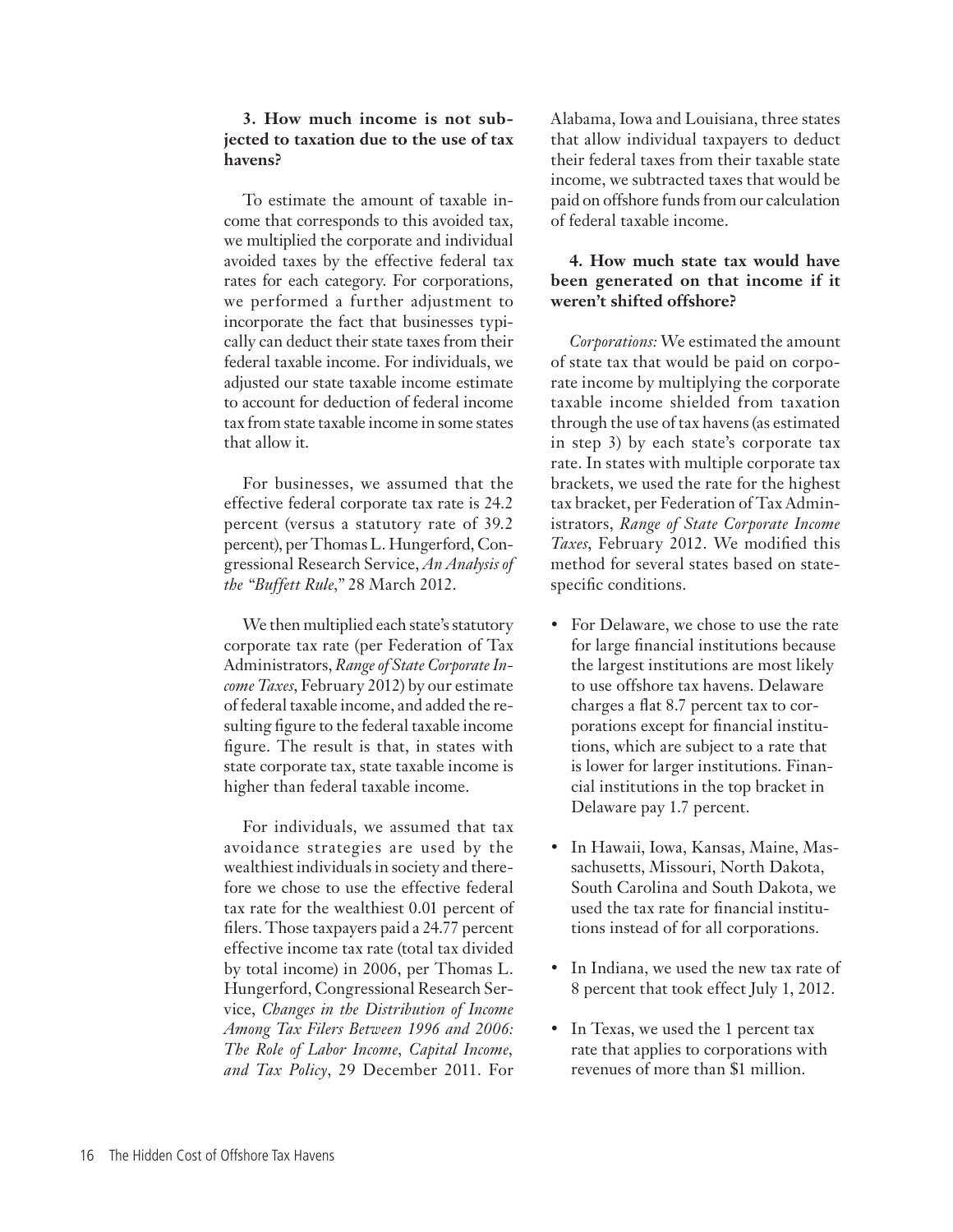*Individuals:* We calculated state tax that would be paid by individuals in a similar manner by using state-specific individual income tax rates, per Federation of Tax Administrators, *State Individual Income Taxes*, January 2012. Because we assume that individuals who use offshore tax havens are of significantly above-average wealth, we used the marginal tax rate for the highest income bracket.

By using the statutory tax rate rather than the effective tax rate for both individuals and corporations, we may be overstating potential tax revenues. Presumably, if individuals and corporations had to pay taxes on funds currently offshore, they might seek other tax avoidance strategies, thereby reducing the revenue generated.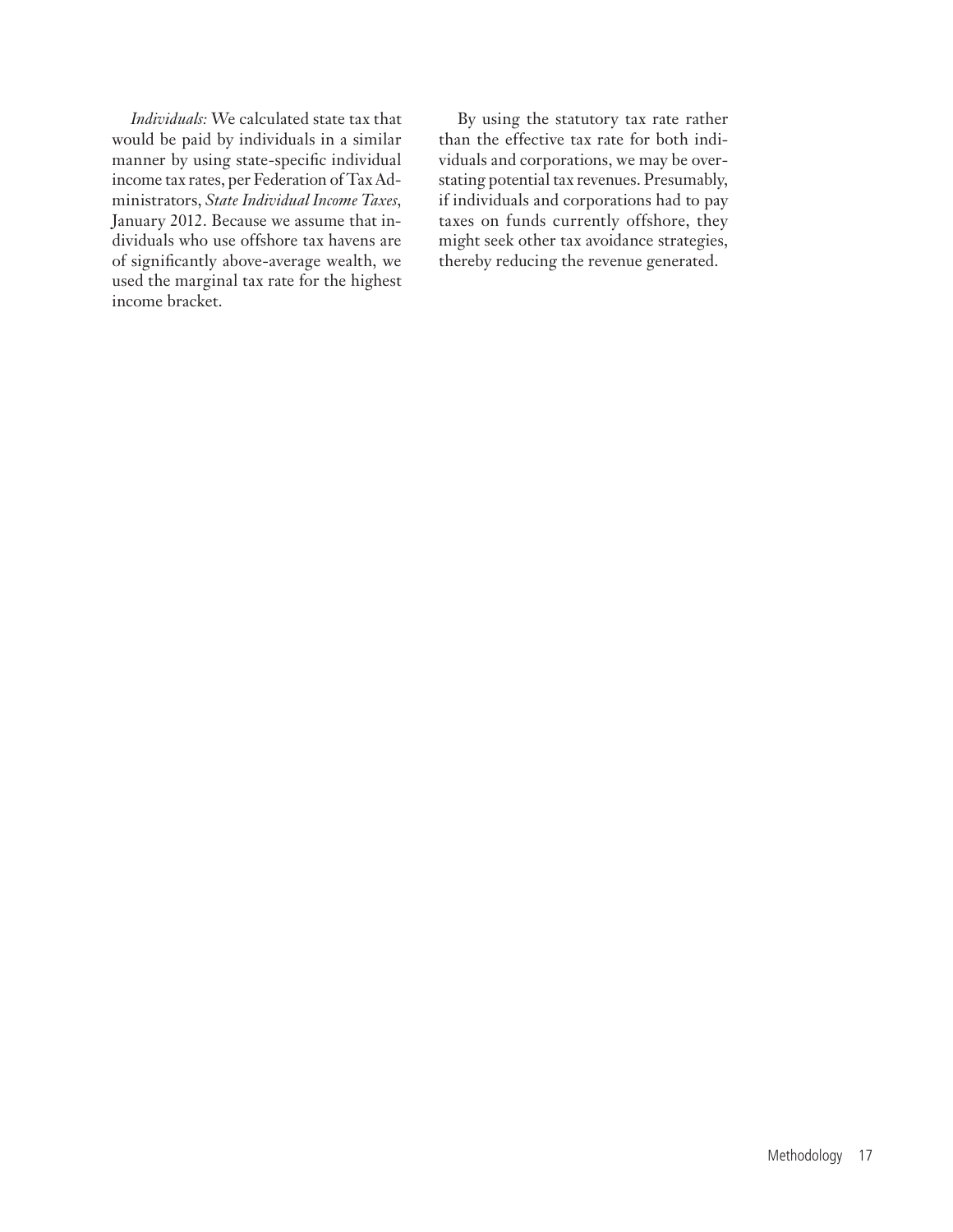### Appendix A. Tax Haven Use by 83 of the 100 Largest Publicly Traded Companies\*

| <b>State</b>    | <b>Companies that Use Tax Havens</b>                                                                                                                                                                                                                                                                                                          | <b>Subsidiaries</b><br>Located in<br><b>Tax Havens</b> | 2007<br><b>Revenue</b><br><b>Combined</b><br>(Millions) |
|-----------------|-----------------------------------------------------------------------------------------------------------------------------------------------------------------------------------------------------------------------------------------------------------------------------------------------------------------------------------------------|--------------------------------------------------------|---------------------------------------------------------|
| <b>New York</b> | Alcoa; American Express; American International Group; Bank<br>of America Corp.; Citigroup; Goldman Sachs Group; Hess<br>Corporation; International Business Machines Corporation;<br>J.P. Morgan Chase & Co.; Lehman Brothers Holdingst; Merrill<br>Lyncht; MetLife; Morgan Stanley; News Corporation;<br>PepsiCo, Inc.; Pfizer; Time Warner | 1,373                                                  | \$1,213,989                                             |
| <b>Texas</b>    | ConocoPhillips; Dell, Inc.; ExxonMobil Corporation; Marathon<br>Oil; SYSCO Corporation; Valero Energy Corporation                                                                                                                                                                                                                             | 193                                                    | \$804,359                                               |
| Illinois        | Abbott Laboratories; Allstate; Archer-Daniels-Midland<br>Company; Caterpillar, Inc.; Deere; Kraft Foods. Inc.; McDonald's;<br>Motorola, Inc.; Sears Holdings; The Boeing Company;<br>Walgreen Co.                                                                                                                                             | 178                                                    | \$443,687                                               |
| California      | Apple; Chevron; Cisco Systems; Countrywide Financialt;<br>Hewlett-Packard Company; Ingram Micro; Intel; McKesson<br>Corporation; Safeway; Walt Disney; Wells Fargo                                                                                                                                                                            | 148                                                    | \$696,155                                               |
| New Jersey      | Honeywell International, Inc.; Johnson & Johnson;<br>Merck & Co., Inc.; Prudential Financial                                                                                                                                                                                                                                                  | 116                                                    | \$154,283                                               |
| Ohio            | Cardinal Health, Inc.; Kroger; The Procter & Gamble Company                                                                                                                                                                                                                                                                                   | 107                                                    | \$235,075                                               |
| North Carolina  | Wachovia Corporationt                                                                                                                                                                                                                                                                                                                         | 59                                                     | \$55,528                                                |
| Michigan        | Delphi; Dow Chemical; Ford Motor Company; General Motors<br>Corporation                                                                                                                                                                                                                                                                       | 57                                                     | \$434,488                                               |
| Minnesota       | 3M; Best Buy; SuperValu; Target; UnitedHealth Group                                                                                                                                                                                                                                                                                           | 46                                                     | \$236,600                                               |
| Connecticut     | Aetna; General Electric Company; Hartford Financial Services;<br>Travelers Companies; United Technologies Corporation                                                                                                                                                                                                                         | 43                                                     | \$310,948                                               |
| Virginia        | Altria Group, General Dynamics Corporation                                                                                                                                                                                                                                                                                                    | 43                                                     | \$65,345                                                |
| Tennessee       | FedEx                                                                                                                                                                                                                                                                                                                                         | 21                                                     | \$35,214                                                |
| Washington      | Costco Wholesale; Microsoft; Washington Mutualt                                                                                                                                                                                                                                                                                               | 12                                                     | \$141,053                                               |
| Pennsylvania    | Comcast; GMAC <sub>t</sub> ; Sunoco                                                                                                                                                                                                                                                                                                           | 10                                                     | \$104,486                                               |
| Delaware        | <b>DuPont</b>                                                                                                                                                                                                                                                                                                                                 | 9                                                      | \$30,653                                                |
| Georgia         | Coca-Cola                                                                                                                                                                                                                                                                                                                                     | 8                                                      | \$28,857                                                |
| Kansas          | <b>Sprint Nextel Corporation</b>                                                                                                                                                                                                                                                                                                              | 7                                                      | \$40,146                                                |
| Florida         | Tech Data                                                                                                                                                                                                                                                                                                                                     | 7                                                      | \$23,423                                                |
| Arkansas        | Tyson Foods, Inc.                                                                                                                                                                                                                                                                                                                             | 6                                                      | \$26,900                                                |
| Nebraska        | Berkshire Hathaway, Inc.                                                                                                                                                                                                                                                                                                                      | $\mathbf{1}$                                           | \$118,245                                               |
| Indiana         | WellPoint                                                                                                                                                                                                                                                                                                                                     | $\mathbf{1}$                                           | \$61,134                                                |

\*Table does not include some U.S. companies that began using tax havens after 2008.

Source: U.S. Government Accountability Office, *International Taxation: Large U.S. Corporations and Federal Contractors with Subsidiaries in Jurisdictions Listed as Tax Havens or Financial Privacy Jurisdictions*, December 2008.

†Indicates companies that have become defunct or were bought by other companies after the 2008 financial crisis.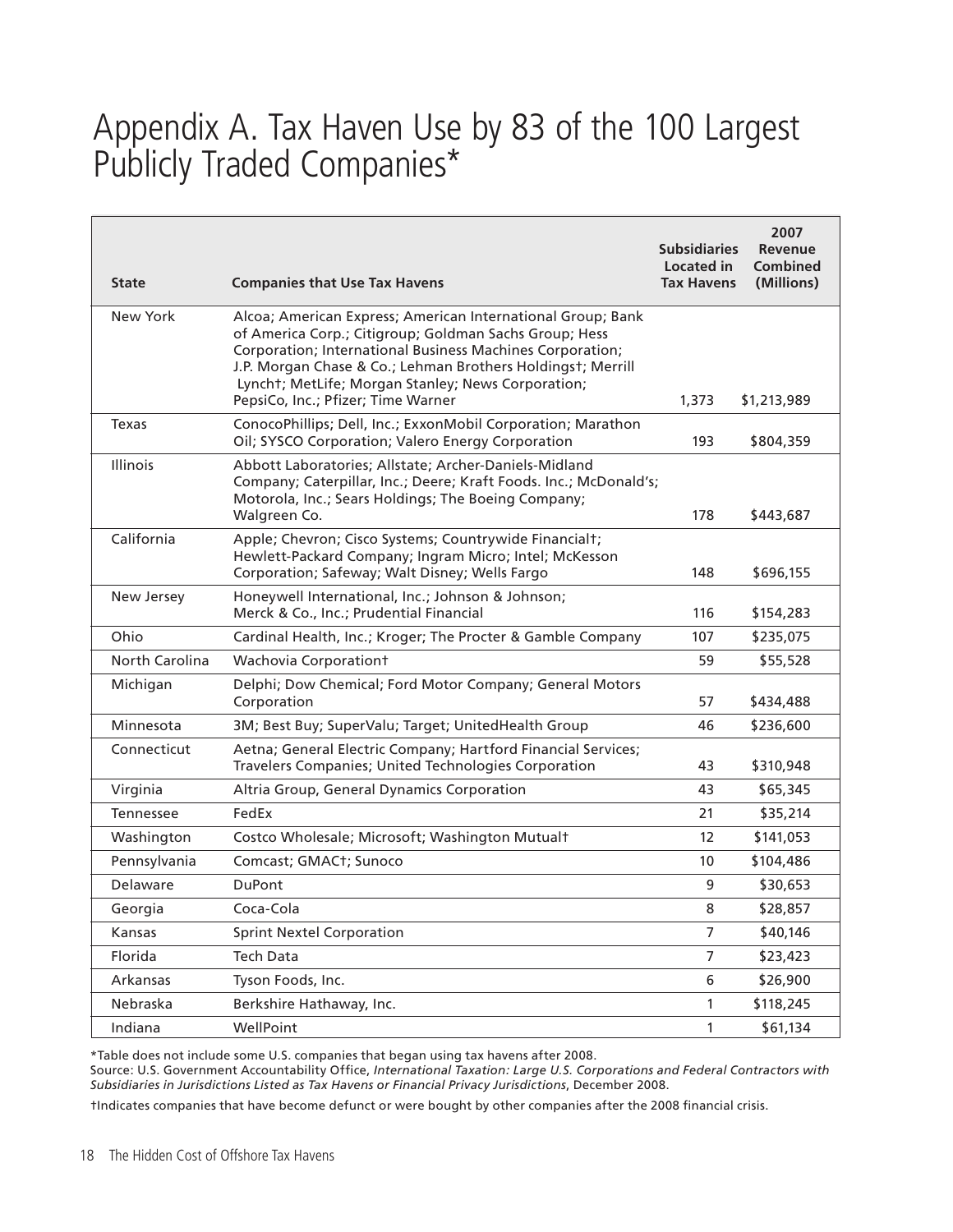# Appendix B. Tax Avoidance by State\*

**Total Annual Income Tax Revenues Lost to Tax Havens (Individual and Corporate Income Taxes Combined)** 

| Rank           | <b>State</b>         | <b>Revenue</b><br><b>Losses</b><br>(Millions) |
|----------------|----------------------|-----------------------------------------------|
| 1              | California           | \$7,147                                       |
| $\overline{2}$ | <b>New York</b>      | \$4,275                                       |
| 3              | New Jersey           | \$2,833                                       |
| 4              | Illinois             | \$2,545                                       |
| 5              | Pennsylvania         | \$2,105                                       |
| 6              | Minnesota            | \$1,953                                       |
| 7              | Massachusetts        | \$1,688                                       |
| 8              | North Carolina       | \$1,049                                       |
| 9              | Florida              | \$979                                         |
| 10             | Maryland             | \$966                                         |
| 11             | Virginia             | \$936                                         |
| 12             | Georgia              | \$918                                         |
| 13             | Connecticut          | \$904                                         |
| 14             | Missouri             | \$843                                         |
| 15             | Wisconsin            | \$814                                         |
| 16             | Michigan             | \$755                                         |
| 17             | Indiana              | \$733                                         |
| 18             | Ohio                 | \$707                                         |
| 19             | Louisiana            | \$656                                         |
| 20             | District of Columbia | \$549                                         |
| 21             | Oregon               | \$506                                         |
| 22             | Colorado             | \$504                                         |
| 23             | Arizona              | \$503                                         |
| 24             | Arkansas             | \$478                                         |
| 25             | Tennessee            | \$468                                         |
| 26             | Kentucky             | \$380                                         |

| Rank | <b>State</b>         | <b>Revenue</b><br><b>Losses</b><br>(Millions) |
|------|----------------------|-----------------------------------------------|
| 27   | Oklahoma             | \$367                                         |
| 28   | Nebraska             | \$323                                         |
| 29   | Texas                | \$307                                         |
| 30   | lowa                 | \$260                                         |
| 31   | Alabama              | \$257                                         |
| 32   | Rhode Island         | \$229                                         |
| 33   | Delaware             | \$220                                         |
| 34   | South Carolina       | \$220                                         |
| 35   | Kansas               | \$200                                         |
| 36   | Utah                 | \$183                                         |
| 37   | Hawaii               | \$133                                         |
| 38   | <b>New Mexico</b>    | \$126                                         |
| 39   | <b>New Hampshire</b> | \$124                                         |
| 40   | Idaho                | \$119                                         |
| 41   | West Virginia        | \$106                                         |
| 42   | Mississippi          | \$92                                          |
| 43   | North Dakota         | \$78                                          |
| 44   | Alaska               | \$77                                          |
| 45   | Vermont              | \$75                                          |
| 46   | Montana              | \$72                                          |
| 47   | Maine                | \$58                                          |
| 48   | South Dakota         | \$2                                           |
| 49   | Nevada               | <b>NA</b>                                     |
| 50   | Washington           | <b>NA</b>                                     |
| 51   | Wyoming              | <b>NA</b>                                     |

\*Note: "NA" indicates that the state does not collect taxes on this type of income.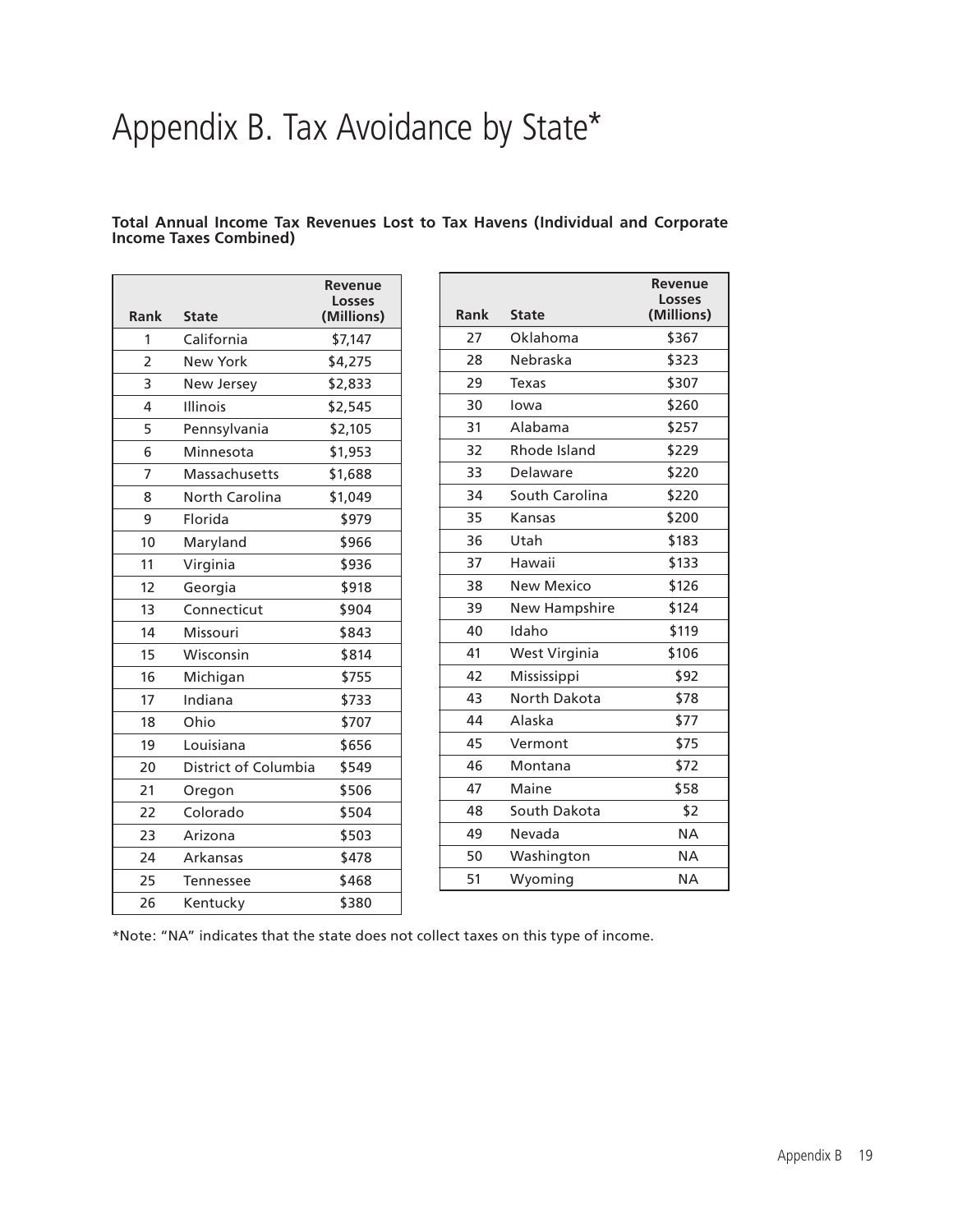|                |                      | Revenue<br><b>Losses</b> |      |                      | <b>Revenue</b><br><b>Losses</b> |
|----------------|----------------------|--------------------------|------|----------------------|---------------------------------|
| <b>Rank</b>    | <b>State</b>         | (Millions)               | Rank | <b>State</b>         | (Millions)                      |
| 1              | California           | \$2,936                  | 27   | Oklahoma             | \$128                           |
| $\overline{2}$ | <b>New York</b>      | \$1,840                  | 28   | lowa                 | \$118                           |
| 3              | New Jersey           | \$1,058                  | 29   | Nebraska             | \$112                           |
| 4              | Ohio                 | \$707                    | 30   | South Carolina       | \$108                           |
| 5              | Minnesota            | \$629                    | 31   | Utah                 | \$70                            |
| 6              | <b>Illinois</b>      | \$607                    | 32   | Alabama              | \$67                            |
| 7              | Massachusetts        | \$439                    | 33   | Rhode Island         | \$65                            |
| 8              | North Carolina       | \$426                    | 34   | Hawaii               | \$61                            |
| 9              | Georgia              | \$349                    | 35   | Maine                | \$49                            |
| 10             | Virginia             | \$347                    | 36   | Idaho                | \$46                            |
| 11             | Pennsylvania         | \$324                    | 37   | West Virginia        | \$36                            |
| 12             | Connecticut          | \$318                    | 38   | <b>New Mexico</b>    | \$36                            |
| 13             | Wisconsin            | \$303                    | 39   | Mississippi          | \$35                            |
| 14             | Missouri             | \$289                    | 40   | Vermont              | \$29                            |
| 15             | Maryland             | \$277                    | 41   | Montana              | \$28                            |
| 16             | Michigan             | \$233                    | 42   | North Dakota         | \$20                            |
| 17             | Oregon               | \$223                    | 43   | Alaska               | <b>NA</b>                       |
| 18             | Colorado             | \$193                    | 44   | Florida              | <b>NA</b>                       |
| 19             | District of Columbia | \$190                    | 45   | Nevada               | <b>NA</b>                       |
| 20             | Arkansas             | \$190                    | 46   | <b>New Hampshire</b> | <b>NA</b>                       |
| 21             | Louisiana            | \$166                    | 47   | South Dakota         | <b>NA</b>                       |
| 22             | Delaware             | \$158                    | 48   | Tennessee            | <b>NA</b>                       |
| 23             | Indiana              | \$150                    | 49   | <b>Texas</b>         | <b>NA</b>                       |
| 24             | Kentucky             | \$145                    | 50   | Washington           | <b>NA</b>                       |
| 25             | Arizona              | \$143                    | 51   | Wyoming              | <b>NA</b>                       |
| 26             | Kansas               | \$129                    |      |                      |                                 |
|                |                      |                          |      |                      |                                 |

#### **Total Annual Individual Income Tax Revenues Lost to Offshore Tax Havens**

\*Note: "NA" indicates that the state does not collect taxes on this type of income.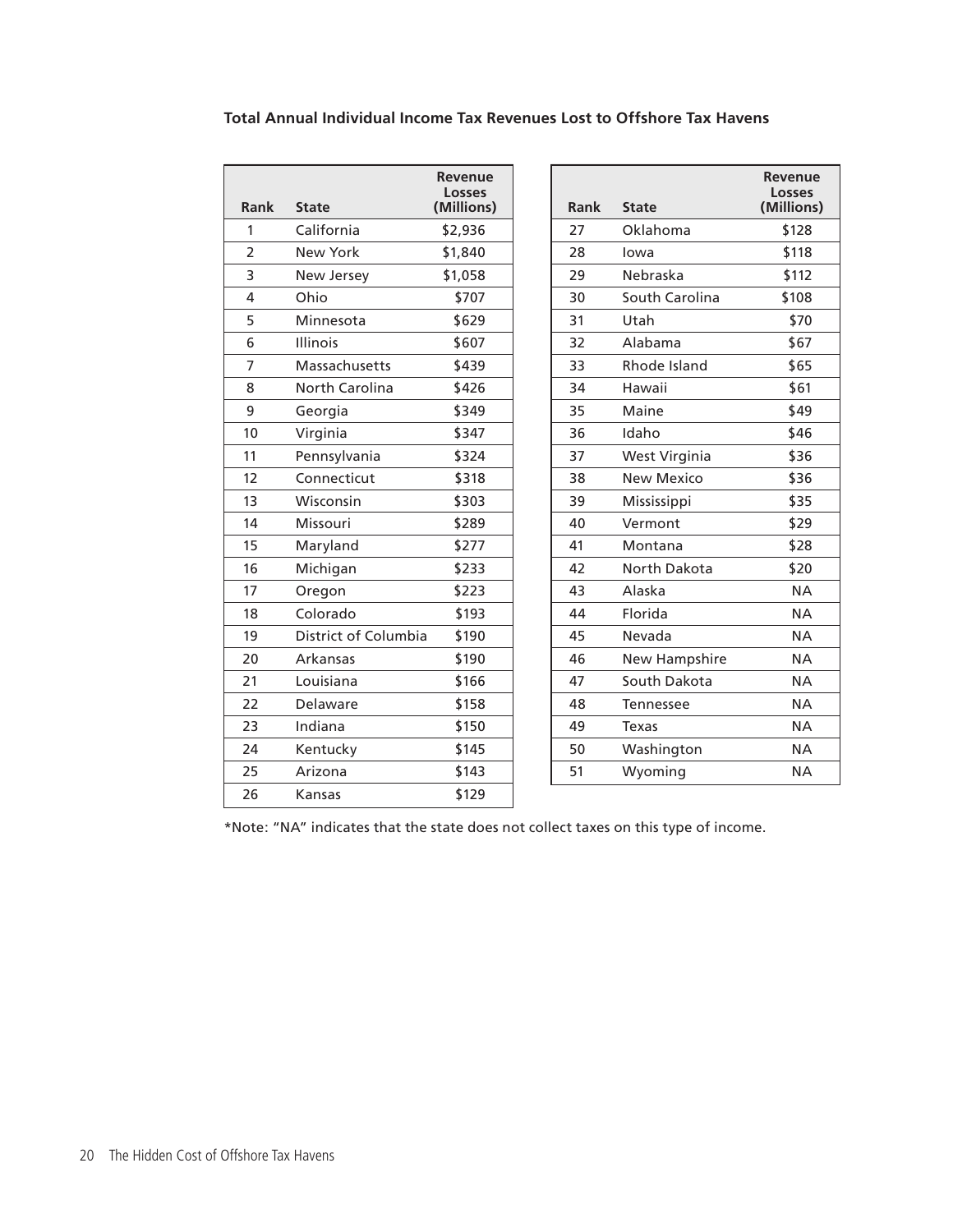#### **Total Annual Corporate Income Tax Revenues Lost to Offshore Tax Havens**

|                      | Revenue<br><b>Losses</b> |
|----------------------|--------------------------|
|                      | (Millions)               |
| California           | \$4,211                  |
| <b>New York</b>      | \$2,435                  |
| Illinois             | \$1,939                  |
| Pennsylvania         | \$1,780                  |
| New Jersey           | \$1,776                  |
| Minnesota            | \$1,324                  |
| Massachusetts        | \$1,248                  |
| Florida              | \$979                    |
| Maryland             | \$690                    |
| North Carolina       | \$623                    |
| Virginia             | \$589                    |
| Connecticut          | \$587                    |
| Indiana              | \$584                    |
| Georgia              | \$569                    |
| Missouri             | \$554                    |
| Michigan             | \$523                    |
| Wisconsin            | \$512                    |
| Louisiana            | \$489                    |
| Tennessee            | \$468                    |
| Arizona              | \$360                    |
| District of Columbia | \$358                    |
| Colorado             | \$310                    |
| Texas                | \$307                    |
| Arkansas             | \$288                    |
| Oregon               | \$283                    |
| Oklahoma             | \$239                    |
|                      | <b>State</b>             |

| Rank | <b>State</b>         | Revenue<br><b>Losses</b><br>(Millions) |
|------|----------------------|----------------------------------------|
| 27   | Kentucky             | \$235                                  |
| 28   | Nebraska             | \$211                                  |
| 29   | Alabama              | \$190                                  |
| 30   | Rhode Island         | \$164                                  |
| 31   | lowa                 | \$141                                  |
| 32   | <b>New Hampshire</b> | \$124                                  |
| 33   | Utah                 | \$113                                  |
| 34   | South Carolina       | \$112                                  |
| 35   | <b>New Mexico</b>    | \$91                                   |
| 36   | Alaska               | \$77                                   |
| 37   | Idaho                | \$73                                   |
| 38   | Hawaii               | \$72                                   |
| 39   | Kansas               | \$71                                   |
| 40   | West Virginia        | \$69                                   |
| 41   | Delaware             | \$62                                   |
| 42   | North Dakota         | \$58                                   |
| 43   | Mississippi          | \$57                                   |
| 44   | Vermont              | \$46                                   |
| 45   | Montana              | \$44                                   |
| 46   | Maine                | \$9                                    |
| 47   | South Dakota         | \$2                                    |
| 48   | Nevada               | <b>NA</b>                              |
| 49   | Ohio                 | NΑ                                     |
| 50   | Washington           | <b>NA</b>                              |
| 51   | Wyoming              | NΑ                                     |

\*Note: "NA" indicates that the state does not collect taxes on this type of income.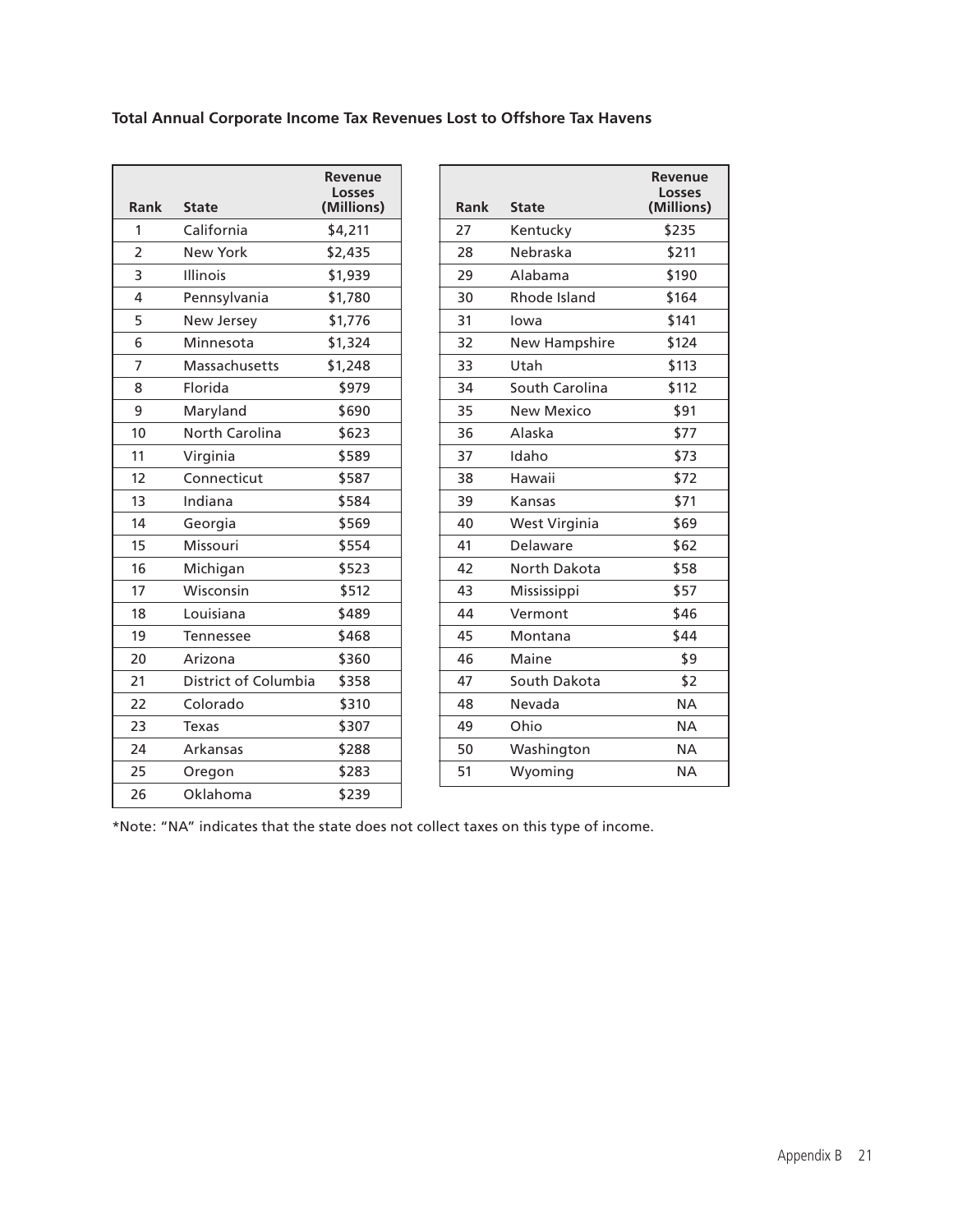### **Notes**

1 \$540 billion in budget shortfalls, per Phil Oliff, Chris Mai, and Vincent Palacios, Center for Budget and Policy Priorities*, States Continue to Feel Recession's Impact*, 27 June 2012.

2 Jesse Drucker, Bloomberg News, "Avoiding Taxes on Offshore Earnings an Art; Tax Holiday at Issue but Who Needs It?" *Pittsburgh Post-Gazette,* 30 December 2010.

3 Jane Gravelle, Congressional Research Service, *Tax Havens: International Tax Avoidance and Evasion*, 9 July 2009.

4 Ibid.

5 Ibid.

6 Multinational corporation income-shifting cost the Treasury \$90 billion in 2008, per: Kimberly A. Clausing, "The Revenue Effects of Multinational Firm Income Shifting," *Tax Notes*, 28 March 2011, 1580-1586; Individual income-shifting costs the Treasury in the range of \$40 to \$70 billion annually in lost revenue, per: Joseph Guttentag and Reuven Avi-Yonah, "Closing the International Tax Gap," in Max B. Sawicky, ed., *Bridging the Tax Gap: Addressing the Crisis in Federal Tax Administration*, 2006. The total amount of revenue lost (\$150 billion) combines these two estimates.

7 Kenneth Rapoza, "China Official Says Country to Top U.S. Consumer Market by 2015," *Forbes.com*, 29 May 2012.

8 Leslie Wayne, "How Delaware Thrives as a Corporate Tax Haven," *New York Times,*  30 June 2012.

9 Ibid.

10 Ibid.

11 Michael Findley, Daniel Nielson, and Jason Sharman, Center for Governance and Public Policy, Griffith University, *Global Shell Games: Testing Money Launderers' and Terrorist Financiers' Access to Shell Companies*, 2012; Brian Grow and Matthew Bigg, "Special Report: Phantom Firms Bleed Millions from Medicare," *Reuters*, 21 December 2011.

12 On March 18, 2010, the Hiring Incentives to Restore Employment Act of 2010, Pub. L. 111-147 (H.R. 2847) (the Act) was enacted into law. Section 501(a) of the Act added a new chapter 4 (sections 1471 - 1474) to Subtitle A of the Internal Revenue Code (Code). Chapter 4 expands the information reporting requirements imposed on foreign financial institutions (as defined in section 1471(d)(4)) with respect to certain United States accounts (as defined in section  $1471(d)$  (1)) (U.S. accounts), and imposes